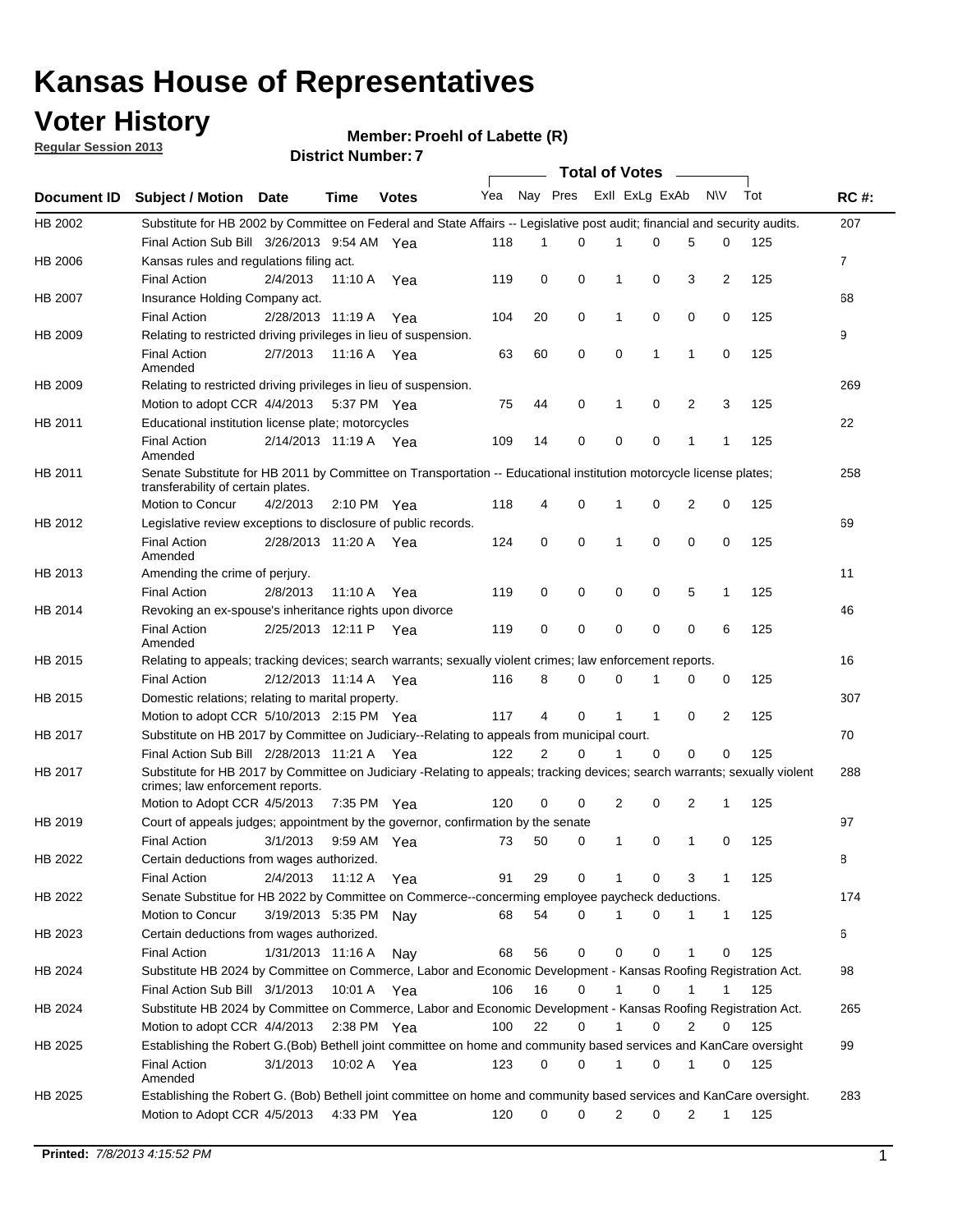## **Voter History**

**Member: Proehl of Labette (R)** 

**Regular Session 2013**

|                |                                                                                                                                                                                                                                                        |                       |             |              |     |                         | <b>Total of Votes</b> |   |   |                |           |     |             |
|----------------|--------------------------------------------------------------------------------------------------------------------------------------------------------------------------------------------------------------------------------------------------------|-----------------------|-------------|--------------|-----|-------------------------|-----------------------|---|---|----------------|-----------|-----|-------------|
| Document ID    | <b>Subject / Motion</b>                                                                                                                                                                                                                                | Date                  | Time        | <b>Votes</b> | Yea | Nay Pres Exll ExLg ExAb |                       |   |   |                | <b>NV</b> | Tot | <b>RC#:</b> |
| HB 2028        | Providing for venue in Shawnee County District Court in certain forfeiture proceedings                                                                                                                                                                 |                       |             |              |     |                         |                       |   |   |                |           |     | 12          |
|                | <b>Final Action</b><br>Amended                                                                                                                                                                                                                         | 2/8/2013              | 11:12 A Yea |              | 119 | 1                       | $\Omega$              | 0 | 0 | 5              | 0         | 125 |             |
| HB 2028        | Providing for venue in Shawnee County District Court in certain forfeiture proceedings                                                                                                                                                                 |                       |             |              |     |                         |                       |   |   |                |           |     | 199         |
|                | Motion to Concur                                                                                                                                                                                                                                       | 3/25/2013 9:36 AM Yea |             |              | 120 | 0                       | 0                     | 2 | 0 | 2              | 1         | 125 |             |
| HB 2030        | Creating wounded warrior deer hunting permits for injured combat veterans.                                                                                                                                                                             |                       |             |              |     |                         |                       |   |   |                |           |     | 25          |
|                | <b>Final Action</b><br>Amended                                                                                                                                                                                                                         | 2/15/2013 11:16 A     |             | Yea          | 115 | 0                       | 0                     | 2 | 2 | 3              | 3         | 125 |             |
| HB 2033        | Concerning the regulation of knives                                                                                                                                                                                                                    |                       |             |              |     |                         |                       |   |   |                |           |     | 143         |
|                | <b>Final Action</b>                                                                                                                                                                                                                                    | 3/7/2013              | 12:12 P     | Yea          | 93  | 28                      | 0                     | 1 | 0 | 3              | 0         | 125 |             |
| HB 2033        | Concerning the regulation of knives.                                                                                                                                                                                                                   |                       |             |              |     |                         |                       |   |   |                |           |     | 270         |
|                | Motion to adopt CCR 4/4/2013                                                                                                                                                                                                                           |                       | 5:43 PM Yea |              | 95  | 26                      | 0                     |   | 0 | 3              | 0         | 125 |             |
| HB 2034        | Human trafficking; crimes of commercial sexual exploitation of a child, selling sexual relations, promoting the sale of sexual<br>relations and buying sexual relations; children in need of care; staff secure faciliies.                             |                       |             |              |     |                         |                       |   |   |                |           |     | 17          |
|                | <b>Final Action</b><br>Amended                                                                                                                                                                                                                         | 2/12/2013 11:16 A Yea |             |              | 124 | 0                       | 0                     | 0 | 1 | 0              | 0         | 125 |             |
| HB 2034        | S Sub for HB 2034 by Committee on Judiciary - Human trafficking; crimes of commercial sexual exploitation of a child, selling<br>sexual relations, promoting the sale of sexual relations and buying sexual relations; children in need of care; staff |                       |             |              |     |                         |                       |   |   |                |           |     | 282         |
|                | Motion to Adopt CCR 4/5/2013 4:18 PM Yea                                                                                                                                                                                                               |                       |             |              | 120 | 0                       | 0                     | 2 | 0 | $\overline{2}$ | 1         | 125 |             |
| HB 2035        | Cities; experience requirements for plumbers, electricians and certain mechanical contractors.                                                                                                                                                         |                       |             |              |     |                         |                       |   |   |                |           |     | 29          |
|                | <b>Final Action</b>                                                                                                                                                                                                                                    | 2/18/2013 11:16 A     |             | Yea          | 117 | 2                       | 0                     | 2 | 0 | 4              | 0         | 125 |             |
| HB 2037        | Public property; religious displays; other displays.                                                                                                                                                                                                   |                       |             |              |     |                         |                       |   |   |                |           |     | 176         |
|                | <b>Final Action</b>                                                                                                                                                                                                                                    | 3/20/2013 10:27 A Yea |             |              | 120 | 3                       | 0                     | 1 | 0 | 1              | 0         | 125 |             |
| HB 2041        | Criminal history record information; definition; municipal court reporting; district court reporting.                                                                                                                                                  |                       |             |              |     |                         |                       |   |   |                |           |     | 19          |
|                | <b>Final Action</b>                                                                                                                                                                                                                                    | 2/13/2013 11:23 A     |             | Yea          | 119 | 3                       | 0                     | 0 | 0 | 3              | 0         | 125 |             |
| HB 2042        | Appraisal of property for taxation purposes; appeals; changes.                                                                                                                                                                                         |                       |             |              |     |                         |                       |   |   |                |           |     | 158         |
|                | <b>Final Action</b><br>Amended                                                                                                                                                                                                                         | 3/18/2013 11:19 A     |             | Yea          | 109 | 12                      | 0                     | 2 | 0 | 2              | 0         | 125 |             |
| HB 2043        | Aggravated battery; driving under the influence.                                                                                                                                                                                                       |                       |             |              |     |                         |                       |   |   |                |           |     | 100         |
|                | <b>Final Action</b><br>Amended                                                                                                                                                                                                                         | 3/1/2013              | 10:03 A Yea |              | 123 | 0                       | 0                     | 1 | 0 | 1              | 0         | 125 |             |
| HB 2043        | Senate Substitute for HB 2043 by Committee on Judiciary - Attorney general; duties and responsibilities; notice of intent to<br>seek the death penalty.                                                                                                |                       |             |              |     |                         |                       |   |   |                |           |     | 271         |
|                | Motion to adopt CCR 4/4/2013                                                                                                                                                                                                                           |                       | 5:48 PM Yea |              | 121 | 0                       | 0                     |   | 0 | 3              | 0         | 125 |             |
| <b>HB 2044</b> | Increasing the penalty for a person who distributes a controlled substance that causes great bodily harm or death.                                                                                                                                     |                       |             |              |     |                         |                       |   |   |                |           |     | 101         |
|                | <b>Final Action</b><br>Amended                                                                                                                                                                                                                         | 3/1/2013              | 10:05 A     | Yea          | 112 | 11                      | $\Omega$              | 1 | 0 | 1              | 0         | 125 |             |
| HB 2047        | Requiring certain municipalities to vote to increase property tax revenues over previous year when such increase exceeds<br>inflation; publication.                                                                                                    |                       |             |              |     |                         |                       |   |   |                |           |     | 186         |
|                | <b>Final Action</b><br>Amended                                                                                                                                                                                                                         | 3/21/2013 11:29 A     |             | Nay          | 68  | 53                      | 0                     |   | 0 | 3              | 0         | 125 |             |
| HB 2049        | Kansas department of agriculture; increasing certain fees and eliminating sunsets on various program fees.                                                                                                                                             |                       |             |              |     |                         |                       |   |   |                |           |     | 59          |
|                | <b>Final Action</b><br>Amended                                                                                                                                                                                                                         | 2/27/2013 12:23 P     |             | Yea          | 77  | 46                      | 0                     |   | 0 | 1              | 0         | 125 |             |
| HB 2049        | Kansas department of agriculture; increasing certain fees; concerning sunsets on various program fees.                                                                                                                                                 |                       |             |              |     |                         |                       |   |   |                |           |     | 324         |
|                | Motion to adopt CCR 6/2/2013                                                                                                                                                                                                                           |                       | 12:28 A     | Nay          | 45  | 64                      | 0                     | 1 | 0 | 6              | 9         | 125 |             |
| HB 2050        | Agriculture; agricultural chemical registration; pesticide business liablity insurance; repeal of the Kansas agricultural liming<br>materials act.                                                                                                     |                       |             |              |     |                         |                       |   |   |                |           |     | 60          |
|                | <b>Final Action</b><br>Amended                                                                                                                                                                                                                         | 2/27/2013 12:25 P     |             | Yea          | 103 | 20                      | 0                     | 1 | 0 | 1              | 0         | 125 |             |
| HB 2051        | Substitute for HB 2051 by Committee on Agriculture and Natural Resources--Amending provisions relating to dams,<br>obstructions, sstreams and water flex accounts and transfer permits.                                                                |                       |             |              |     |                         |                       |   |   |                |           |     | 50          |
|                | Final Action Sub Bill 2/26/2013 2:12 PM Yea                                                                                                                                                                                                            |                       |             |              | 117 | 2                       | 0                     | 0 | 0 | 0              | 6         | 125 |             |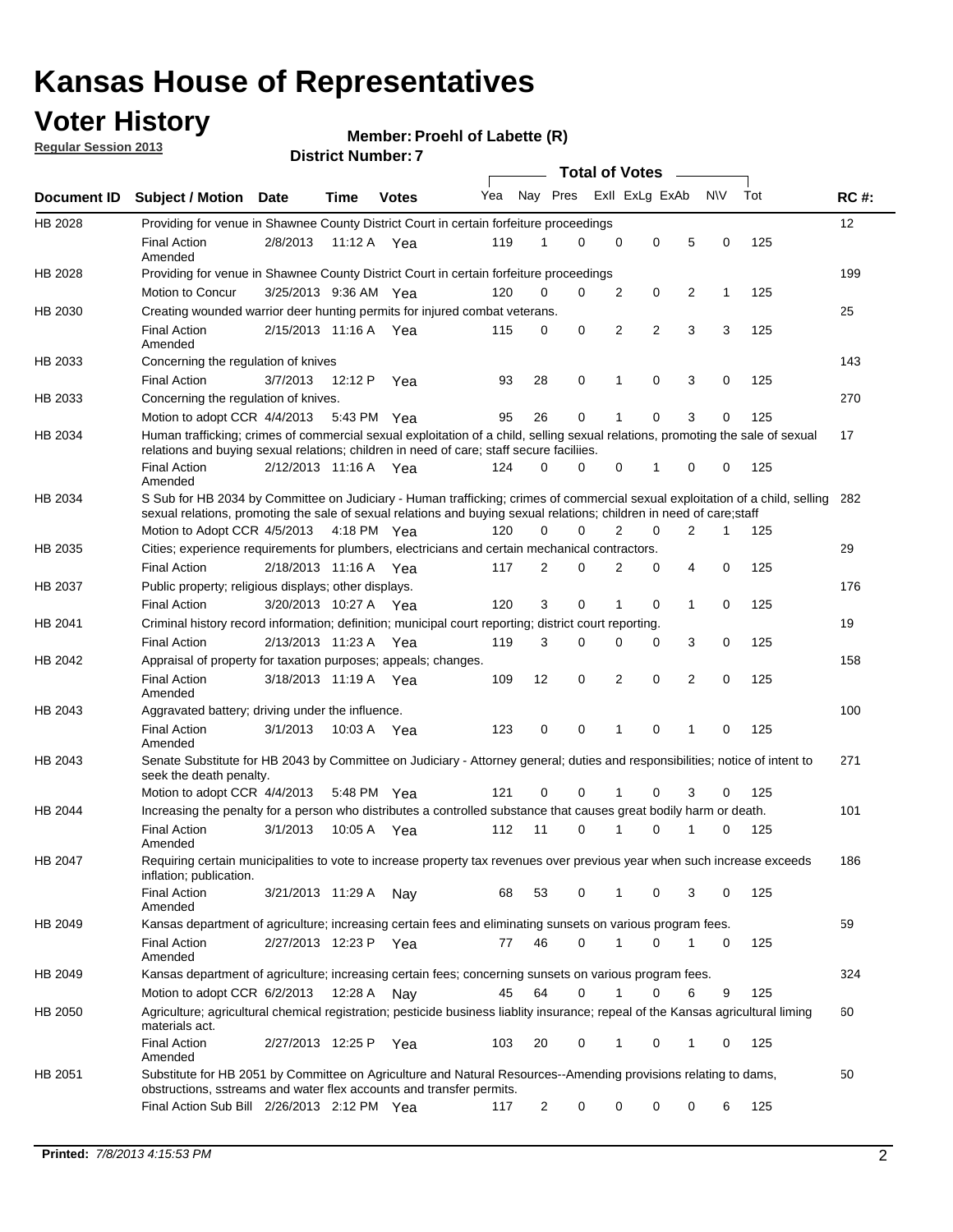### **Voter History**

**Member: Proehl of Labette (R)** 

| <b>Regular Session 2013</b> |  |
|-----------------------------|--|
|                             |  |

**Document ID Subject / Motion Date Time Votes** Yea Nay Pres ExII ExLg ExAb N\V Tot RC #: **District Number: 7 Date Votes Total of Votes Time** ExII ExLg ExAb 155 3/14/2013 Final Action Yea 125 11:20 A 121 2 0 0 20 0 HB 2052 Amended Discharging a firearm inside or into a city; unlawful acts; exceptions. 300 Motion to Adopt CCR 4/5/2013 10:24 P Yea 104 16 0 2 0 2 1 125 HB 2052 Senate Substitute for HB 2052 by Committee on Federal and State Affairs - Concerning firearms; personal and family protection act; concealed handguns in public building; other changes; unlawful discharge of a firearm inside city. 10:24 P Yea 104 16 0 2 0 2 1 156 Final Action 3/14/2013 11:26 A Yea 84 38 0 0 2 1 125 HB 2055 Amended Personal and Familly Protection Act; public buildings; adequate security. 208 Final Action 3/26/2013 9:55 AM Yea 119 0 0 1 0 5 0 125 HB 2057 Concerning property taxation; relating to county appraisers; appointing interim appraiser. 159 Final Action 3/18/2013 11:21 A Nay 119 2 0 2 0 2 0 125 HB 2058 Taxation of helium and certain other gases under mineral severance tax, and prohibition of certain refunds related thereto. 14 Final Action 2/11/2013 11:42 A Yea 122 2 0 0 1 0 125 HB 2059 Amended Income tax deductions and modifications and severance tax exemptions; basis of partner's interest and shareholder's stock; statutory clarification. 11:42 A 122 2 0 0 10 0 293 4/5/2013 Motion to Concur Nay 125 8:14 PM 0 120 0 0 21 2 HB 2059 Income tax deductions and modifications and severance tax exemptions; basis of partner's interest and shareholder's stock; statutory clarification. 322 Motion to adopt CCR 6/2/2013 12:11 A Yea 69 45 0 1 0 6 4 125 HB 2059 Income tax rates, deductions and credits; rural opportunity zones; sales tax rates and distribution of revenue; severance tax; and property tax exemptions for IRB property and property damaged by natural disaster. 10 2/7/2013 Final Action Yea 125 11:18 A 123 0 1 0 10 0 HB 2060 Amended Prohibiting certain confined persons from receiving food sales tax refunds and homestead property tax refunds. 20 2/13/2013 Final Action Yea 125 11:26 A 106 16 0 0 30 0 HB 2065 Amended Creating the crime of home improvement fraud. 26 2/15/2013 Final Action Yea 125 11:18 A 98 16 2 0 34 2 HB 2066 Amended Physical therapists; evaluation and treatment of patients. 15 2/11/2013 Final Action Yea 125 11:44 A 123 1 0 0 10 0 HB 2067 Board of nursing; assistant attorneys general. 102 3/1/2013 HB 2069 Final Action Yea 125 Amended Public policy; certain city ordinances and county resolutions declared void. 10:06 A Yea 92 31 0 1 0 1 0 292 4/5/2013 Motion to Concur Yea 125 8:04 PM 88 32 0 0 21 2 HB 2069 Public policy; certain city ordinances and county resolutions declared void. 103 3/1/2013 HB 2070 Final Action 3/1/2013 10:08 A Yea 122 1 0 1 0 125 Amended Appearance bond conditions; surety and bounty hunter regulation. 139 3/1/2013 Emergency Final Yea 125 1:11 PM 102 19 0 0 12 1 HB 2074 Action Amend Cities and counties; solid waste disposal areas; restrictions. 61 2/27/2013 Final Action Yea 125 12:27 P 72 51 0 0 10 1 HB 2075 Amended Cities; qualifications and rehabilitation of abandoned property. 51 2/26/2013 Final Action Yea 125 2:13 PM 119 0 0 0 22 2 HB 2077 Amended Granting professional licenses to military service members.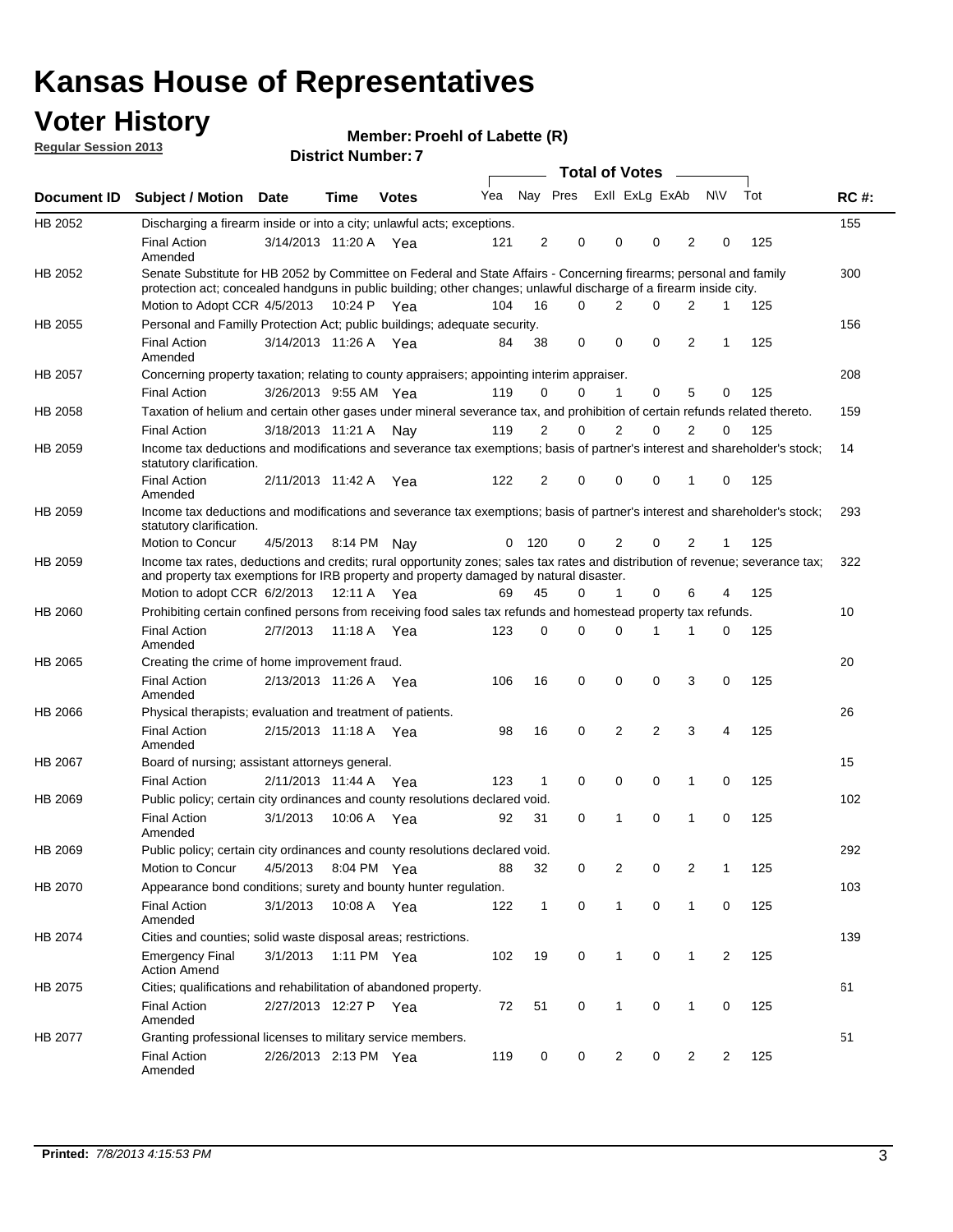## **Voter History**

**Regular Session 2013**

**Member: Proehl of Labette (R)** 

| gu.u. 0000.0.1 2010 |                                                                                                                                                                                                       |                       |         | <b>District Number: 7</b> |     |     |             |                       |                |                |                |           |     |             |
|---------------------|-------------------------------------------------------------------------------------------------------------------------------------------------------------------------------------------------------|-----------------------|---------|---------------------------|-----|-----|-------------|-----------------------|----------------|----------------|----------------|-----------|-----|-------------|
|                     |                                                                                                                                                                                                       |                       |         |                           |     |     |             | <b>Total of Votes</b> |                |                |                |           |     |             |
| Document ID         | <b>Subject / Motion</b>                                                                                                                                                                               | <b>Date</b>           | Time    | <b>Votes</b>              | Yea |     | Nay Pres    |                       |                | Exll ExLg ExAb |                | <b>NV</b> | Tot | <b>RC#:</b> |
| HB 2078             | Authorizing certain licensing boards to accept education, training or experience completed in the military towards licensure in<br>this state.                                                        |                       |         |                           |     |     |             |                       |                |                |                |           |     | 52          |
|                     | <b>Final Action</b><br>Amended                                                                                                                                                                        | 2/26/2013 2:14 PM Yea |         |                           | 119 | 0   | $\Omega$    |                       | 2              | 0              | 2              | 2         | 125 |             |
| HB 2078             | Authorizing certain licensing boards to accept education, training or experience of military service members towards obtaining 275<br>licensure in this state.                                        |                       |         |                           |     |     |             |                       |                |                |                |           |     |             |
|                     | Motion to adopt CCR 4/5/2013                                                                                                                                                                          |                       | 11:42 A | Yea                       | 120 | 0   | $\mathbf 0$ |                       | 2              | 0              | 3              | 0         | 125 |             |
| HB 2081             | Forfeiture of property related to violations of certain criminal acts.                                                                                                                                |                       |         |                           |     |     |             |                       |                |                |                |           |     | 18          |
|                     | <b>Final Action</b><br>Amended                                                                                                                                                                        | 2/12/2013 11:17 A     |         | Yea                       | 124 | 0   | 0           |                       | 0              | 1              | 0              | 0         | 125 |             |
| HB 2081             | Forfeiture of property related to violations of certain criminal acts.                                                                                                                                |                       |         |                           |     |     |             |                       |                |                |                |           |     | 306         |
|                     | Motion to adopt CCR 5/10/2013 10:38 A Yea                                                                                                                                                             |                       |         |                           | 121 | 0   | 0           |                       | 1              | 1              | $\overline{2}$ | 0         | 125 |             |
| HB 2083             | Public employees relations boards; assessment of certain costs.                                                                                                                                       |                       |         |                           |     |     |             |                       |                |                |                |           |     | 104         |
|                     | <b>Final Action</b><br>Amended                                                                                                                                                                        | 3/1/2013              | 10:09 A | Yea                       | 87  | 36  | $\mathbf 0$ |                       | 1              | $\Omega$       | $\mathbf{1}$   | 0         | 125 |             |
| HB 2084             | Tax credits for community services contributions; youth apprenticeship and entrepreneurship.                                                                                                          |                       |         |                           |     |     |             |                       |                |                |                |           |     | 105         |
|                     | <b>Final Action</b><br>Amended                                                                                                                                                                        | 3/1/2013              | 10:11 A | Yea                       | 120 | 3   | $\Omega$    |                       | 1              | 0              | $\mathbf{1}$   | 0         | 125 |             |
| HB 2084             | Tax credits for community services contributions; youth apprenticeship and entrepreneurship.                                                                                                          |                       |         |                           |     |     |             |                       |                |                |                |           |     | 316         |
|                     | Sub Motion to Concur 5/24/2013 9:33 AM Nav                                                                                                                                                            |                       |         |                           | 5   | 109 | 0           |                       | 1              | $\Omega$       | 9              | 1         | 125 |             |
| HB 2086             | Eligible infrastructure costs for tax increment financing and community improvement districts; bond repayment tax revenue<br>pledge requirements.                                                     |                       |         |                           |     |     |             |                       |                |                |                |           |     | 160         |
|                     | <b>Final Action</b>                                                                                                                                                                                   | 3/18/2013 11:24 A     |         | Yea                       | 61  | 60  | 0           |                       | 2              | 0              | 2              | 0         | 125 |             |
| HB 2086             | Eligible infrastructure costs for tax increment financing and community improvement districts; bond repayment tax revenue<br>pledge requirements.                                                     |                       |         |                           |     |     |             |                       |                |                |                |           |     | 173         |
|                     | <b>Final Action</b>                                                                                                                                                                                   | 3/19/2013 5:25 PM Yea |         |                           | 81  | 41  | 0           |                       | 1              | 0              | 1              | 1         | 125 |             |
| HB 2091             | Publication of delinquent personal property tax statements.                                                                                                                                           |                       |         |                           |     |     |             |                       |                |                |                |           |     | 161         |
|                     | <b>Final Action</b><br>Amended                                                                                                                                                                        | 3/18/2013 11:25 A Yea |         |                           | 81  | 40  | $\Omega$    |                       | $\overline{2}$ | $\Omega$       | $\overline{2}$ | 0         | 125 |             |
| HB 2093             | Amending the crime of identity theft.                                                                                                                                                                 |                       |         |                           |     |     |             |                       |                |                |                |           |     | 106         |
|                     | <b>Final Action</b><br>Amended                                                                                                                                                                        | 3/1/2013              | 10:12 A | Yea                       | 123 | 0   | $\mathbf 0$ |                       | 1              | 0              | 1              | 0         | 125 |             |
| HB 2093             | Senate Substitute for HB 2093 by Committee on Judiciary - Identity theft and identity fraud; unlawful acts concerning<br>computers; DNA testing and exculpatory evidence; murder in the first degree. |                       |         |                           |     |     |             |                       |                |                |                |           |     | 289         |
|                     | Motion to Adopt CCR 4/5/2013 7:49 PM Yea                                                                                                                                                              |                       |         |                           | 118 | 2   | 0           |                       | 2              | 0              | 2              | 1         | 125 |             |
| HB 2094             | Student electronic privacy at public and private postsecondary educational institutions.                                                                                                              |                       |         |                           |     |     |             |                       |                |                |                |           |     | 164         |
|                     | <b>Final Action</b><br>Amended                                                                                                                                                                        | 3/19/2013 10:33 A Yea |         |                           | 123 | 0   | 0           |                       | 1              | 0              | 1              | 0         | 125 |             |
| HB 2096             | Local governmental entities and investment of public moneys.                                                                                                                                          |                       |         |                           |     |     |             |                       |                |                |                |           |     | 23          |
|                     | <b>Final Action</b>                                                                                                                                                                                   | 2/14/2013 11:21 A Yea |         |                           | 123 | 0   | 0           |                       | 0              | 0              | 1              | 1         | 125 |             |
| HB 2099             | Insurance- updating certain statutory references.                                                                                                                                                     |                       |         |                           |     |     |             |                       |                |                |                |           |     | 71          |
|                     | <b>Final Action</b><br>Amended                                                                                                                                                                        | 2/28/2013 11:23 A Yea |         |                           | 124 | 0   | 0           |                       | 1              | 0              | 0              | 0         | 125 |             |
| HB 2101             | Interstate transmission siting compact.                                                                                                                                                               |                       |         |                           |     |     |             |                       |                |                |                |           |     | 209         |
|                     | <b>Final Action</b><br>Amended                                                                                                                                                                        | 3/26/2013 9:56 AM Yea |         |                           | 118 | 1   | 0           |                       | 1              | 0              | 5              | 0         | 125 |             |
| HB 2105             | Substitute HB 2105 by Committee on Commerce, Labor and Economic Development - Employment security law.                                                                                                |                       |         |                           |     |     |             |                       |                |                |                |           |     | 107         |
|                     | Final Action Sub Bill 3/1/2013                                                                                                                                                                        |                       | 10:13 A | Yea                       | 88  | 35  | 0           |                       | 1              | 0              | $\mathbf{1}$   | 0         | 125 |             |
| HB 2105             | Substitute HB 2105 by Committee on Commerce, Labor and Economic Development - Employment security law.                                                                                                |                       |         |                           |     |     |             |                       |                |                |                |           |     | 298         |
|                     | Motion to adopt CCR 4/5/2013                                                                                                                                                                          |                       |         | 9:46 PM Yea               | 89  | 31  | 0           |                       | 2              | 0              | 2              | 1         | 125 |             |
| HB 2106             | Portable electronics insurance act.                                                                                                                                                                   |                       |         |                           |     |     |             |                       |                |                |                |           |     | 133         |
|                     | <b>Emergency Final</b><br>Action                                                                                                                                                                      | 3/1/2013              |         | 1:03 PM Yea               | 117 | 4   | 0           |                       | $\mathbf{1}$   | 0              | 1              | 2         | 125 |             |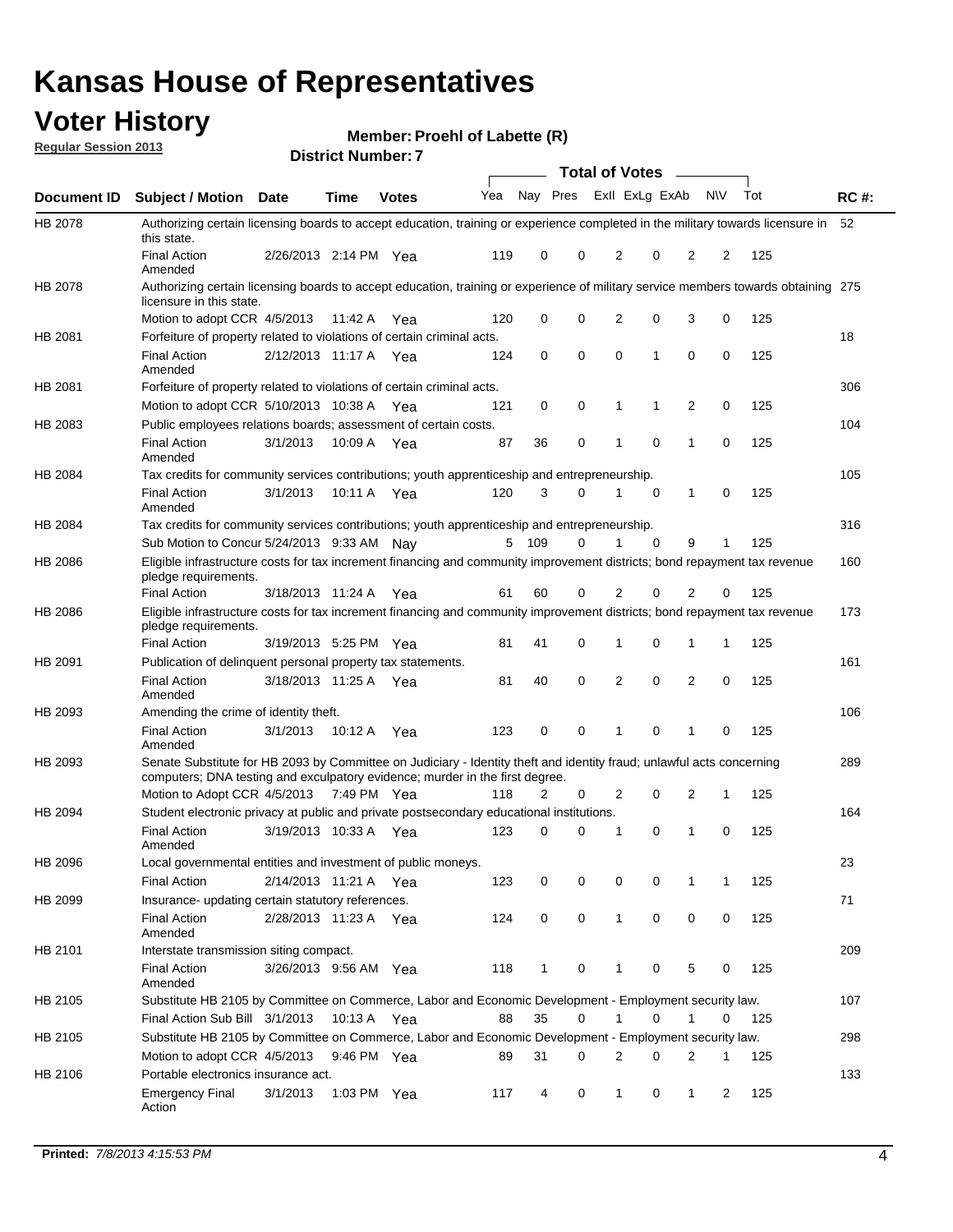## **Voter History**

**Member: Proehl of Labette (R)** 

**Regular Session 2013**

|                    |                                                                                                                                                                                                                                                                      |                       | <b>DISTILL MUILIDEL.</b> |              |     |              | Total of Votes – |                |          |                |                |     |             |
|--------------------|----------------------------------------------------------------------------------------------------------------------------------------------------------------------------------------------------------------------------------------------------------------------|-----------------------|--------------------------|--------------|-----|--------------|------------------|----------------|----------|----------------|----------------|-----|-------------|
| <b>Document ID</b> | <b>Subject / Motion</b>                                                                                                                                                                                                                                              | Date                  | <b>Time</b>              | <b>Votes</b> | Yea | Nay Pres     |                  | Exll ExLg ExAb |          |                | <b>NV</b>      | Tot | <b>RC#:</b> |
| HB 2107            | Insurance; enacting the electronic notice and document act.                                                                                                                                                                                                          |                       |                          |              |     |              |                  |                |          |                |                |     | 134         |
|                    | <b>Emergency Final</b><br><b>Action Amend</b>                                                                                                                                                                                                                        | 3/1/2013              |                          | 1:04 PM Yea  | 121 | 0            | 0                | $\mathbf 1$    | 0        | 1              | 2              | 125 |             |
| HB 2107            | Insurance; enacting the electronic notice and document act, return of premiums separate from the notice of adverse<br>underwriting decision, statutory updates, uninsurable health plan increase in lifetime limit, mandate lite, certain company<br>dividend plans. |                       |                          |              |     |              |                  |                |          |                |                |     | 281         |
|                    | Motion to Adopt CCR 4/5/2013                                                                                                                                                                                                                                         |                       |                          | 4:06 PM Yea  | 69  | 50           | 0                | 2              | 0        | 3              | 1              | 125 |             |
| HB 2109            | School finance; military pupil count.                                                                                                                                                                                                                                |                       |                          |              |     |              |                  |                |          |                |                |     | 108         |
|                    | <b>Final Action</b>                                                                                                                                                                                                                                                  | 3/1/2013              | 10:15 A                  | Yea          | 104 | 19           | 0                | 1              | 0        | $\mathbf{1}$   | 0              | 125 |             |
| HB 2109            | Enacting the Kansas children's protection act.                                                                                                                                                                                                                       |                       |                          |              |     |              |                  |                |          |                |                |     | 277         |
|                    | Motion to Adopt CCR 4/5/2013                                                                                                                                                                                                                                         |                       | 12:31 P Yea              |              | 116 | 2            | 0                | 2              | 0        | 3              | 2              | 125 |             |
| HB 2112            | Campaign finance; transfer of campaign money to another candidacy.                                                                                                                                                                                                   |                       |                          |              |     |              |                  |                |          |                |                |     | 72          |
|                    | <b>Final Action</b><br>Amended                                                                                                                                                                                                                                       | 2/28/2013 11:25 A Yea |                          |              | 95  | 29           | 0                | 1              | 0        | 0              | 0              | 125 |             |
| HB 2114            | Debt setoff; collection assistance fee.                                                                                                                                                                                                                              |                       |                          |              |     |              |                  |                |          |                |                |     | 21          |
|                    | <b>Final Action</b>                                                                                                                                                                                                                                                  | 2/13/2013 11:34 A     |                          | Yea          | 90  | 32           | 0                | 0              | 0        | 3              | 0              | 125 |             |
| HB 2115            | Relating to the employment of retired judges and justices.                                                                                                                                                                                                           |                       |                          |              |     |              |                  |                |          |                |                |     | 73          |
|                    | <b>Final Action</b>                                                                                                                                                                                                                                                  | 2/28/2013 11:27 A     |                          | Yea          | 124 | 0            | 0                | 1              | 0        | 0              | 0              | 125 |             |
| HB 2115            | Courts; employment of retired judges and justices; court debt setoff.                                                                                                                                                                                                |                       |                          |              |     |              |                  |                |          |                |                |     | 309         |
|                    | Motion to Adopt CCR 5/14/2013 2:14 PM Yea                                                                                                                                                                                                                            |                       |                          |              | 100 | 13           | 0                | 1              | 0        | 9              | $\overline{2}$ | 125 |             |
| HB 2118            | Preservation of historic property; environs authority deleted.                                                                                                                                                                                                       |                       |                          |              |     |              |                  |                |          |                |                |     | 62          |
|                    | <b>Final Action</b>                                                                                                                                                                                                                                                  | 2/27/2013 12:30 P     |                          | Yea          | 99  | 24           | 0                | 1              | 0        | 1              | 0              | 125 |             |
| HB 2120            | Updating provisions relating to the Kansas bureau of investigations DNA database.                                                                                                                                                                                    |                       |                          |              |     |              |                  |                |          |                |                |     | 109         |
|                    | <b>Final Action</b><br>Amended                                                                                                                                                                                                                                       | 3/1/2013              | 10:16 A Yea              |              | 121 | 2            | 0                | 1              | 0        | 1              | 0              | 125 |             |
| HB 2120            | Updating provisions relating to DNA collection and DNA evidence; amending the definition of a bet for purposes of the Kansas 302<br>criminal code; sentencing for possession of a firearm during a drug felony                                                       |                       |                          |              |     |              |                  |                |          |                |                |     |             |
|                    | Motion to adopt CCR 5/9/2013 11:32 A Yea                                                                                                                                                                                                                             |                       |                          |              | 74  | 49           | 0                |                | 0        | 1              | 0              | 125 |             |
| HB 2122            | Real estate brokers and salespersons; licensing requirements; sales transaction requirements.                                                                                                                                                                        |                       |                          |              |     |              |                  |                |          |                |                |     | 37          |
|                    | <b>Final Action</b><br>Amended                                                                                                                                                                                                                                       | 2/20/2013 11:13 A Yea |                          |              | 121 | 1            | $\Omega$         |                | 0        | 2              | 0              | 125 |             |
| HB 2125            | Increasing real estate broker's and salesperson's license fees.                                                                                                                                                                                                      |                       |                          |              |     |              |                  |                |          |                |                |     | 38          |
|                    | <b>Final Action</b>                                                                                                                                                                                                                                                  | 2/20/2013 12:16 P     |                          | Yea          | 71  | 50           | 1                | 0              | 0        | 0              | 3              | 125 |             |
| HB 2128            | Open records act; exceptions.                                                                                                                                                                                                                                        |                       |                          |              |     |              |                  |                |          |                |                |     | 74          |
|                    | <b>Final Action</b><br>Amended                                                                                                                                                                                                                                       | 2/28/2013 11:28 A     |                          | Yea          | 124 | 0            | 0                | 1              | $\Omega$ | 0              | 0              | 125 |             |
| HB 2128            | Open records act; exceptions.                                                                                                                                                                                                                                        |                       |                          |              |     |              |                  |                |          |                |                |     | 259         |
|                    | Motion to Concur                                                                                                                                                                                                                                                     | 4/3/2013              | 10:29 A                  | Yea          | 119 | 0            | 0                |                | 0        | 3              | 2              | 125 |             |
| HB 2130            | Elections; petition circulators.                                                                                                                                                                                                                                     |                       |                          |              |     |              |                  |                |          |                |                |     | 30          |
|                    | <b>Final Action</b>                                                                                                                                                                                                                                                  | 2/18/2013 11:17 A     |                          | Yea          | 118 | $\mathbf{1}$ | 0                | 2              | 0        | 4              | 0              | 125 |             |
| HB 2135            | Property tax exemption; military housing.                                                                                                                                                                                                                            |                       |                          |              |     |              |                  |                |          |                |                |     | 162         |
|                    | <b>Final Action</b>                                                                                                                                                                                                                                                  | 3/18/2013 11:27 A     |                          | Yea          | 117 | 4            | 0                | 2              | 0        | $\overline{2}$ | 0              | 125 |             |
| HB 2138            | Repealing statutes related to oil and gas.                                                                                                                                                                                                                           |                       |                          |              |     |              |                  |                |          |                |                |     | 53          |
|                    | <b>Final Action</b><br>Amended                                                                                                                                                                                                                                       | 2/26/2013 2:16 PM Yea |                          |              | 119 | 0            | 0                | 2              | 0        | $\overline{2}$ | 2              | 125 |             |
| HB 2139            | Canceled warrants.                                                                                                                                                                                                                                                   |                       |                          |              |     |              |                  |                |          |                |                |     | 75          |
|                    | <b>Final Action</b><br>Amended                                                                                                                                                                                                                                       | 2/28/2013 11:30 A     |                          | Yea          | 99  | 25           | 0                | 1              | 0        | 0              | 0              | 125 |             |
| HB 2139            | Canceled warrants.                                                                                                                                                                                                                                                   |                       |                          |              |     |              |                  |                |          |                |                |     | 266         |
|                    | Motion to Concur                                                                                                                                                                                                                                                     | 4/4/2013              | 2:40 PM                  | Yea          | 114 | 8            | 0                | 1              | 0        | 2              | 0              | 125 |             |
| HB 2140            | Repealing K.S.A. 72-60b03                                                                                                                                                                                                                                            |                       |                          |              |     |              |                  |                |          |                |                |     | 39          |
|                    | <b>Final Action</b>                                                                                                                                                                                                                                                  | 2/20/2013 12:17 P     |                          | Yea          | 122 | 0            | 0                | 0              | 0        | 0              | 3              | 125 |             |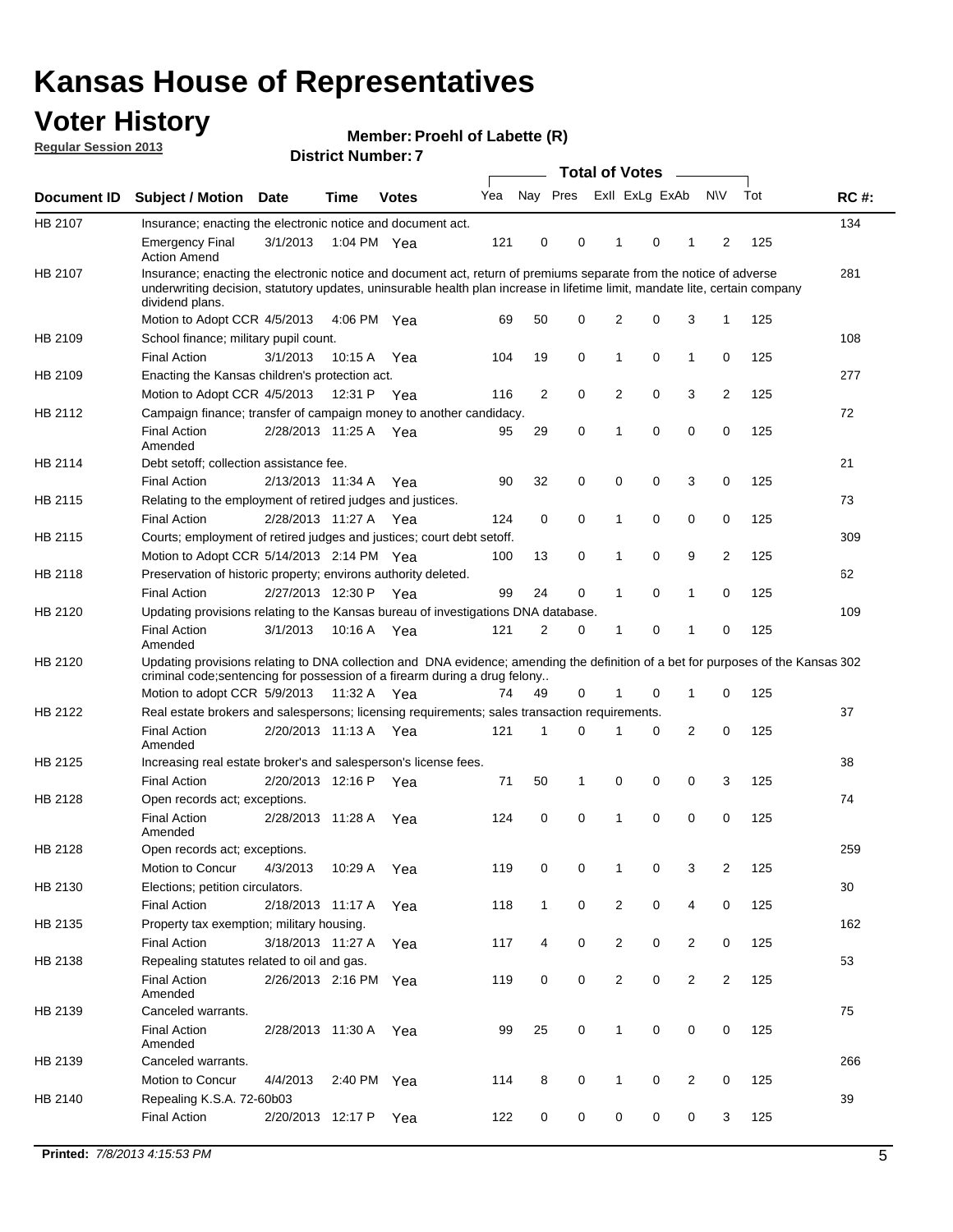**Voter History** 

**Member: Proehl of Labette (R)** 

**Regular Session 2013**

|             | ו וסעוווטנ ועשוווע <del>ט</del> ו<br>Total of Votes –                                                                                                                                    |                                   |             |              |            |                         |          |          |          |                |           |            |             |
|-------------|------------------------------------------------------------------------------------------------------------------------------------------------------------------------------------------|-----------------------------------|-------------|--------------|------------|-------------------------|----------|----------|----------|----------------|-----------|------------|-------------|
| Document ID | Subject / Motion Date                                                                                                                                                                    |                                   | <b>Time</b> | <b>Votes</b> | Yea        | Nay Pres Exll ExLg ExAb |          |          |          |                | <b>NV</b> | Tot        | <b>RC#:</b> |
| HB 2141     | Repealer; elections process for certain unified school districts.<br><b>Final Action</b>                                                                                                 | 2/14/2013 11:23 A Yea             |             |              | 123        | 0                       | 0        | 0        | 0        | 1              | 1         | 125        | 24          |
| HB 2142     | Certain educational statutes concerning USD land transfers and higher education loan and grant programs.<br><b>Final Action</b>                                                          | 2/20/2013 12:19 P Yea             |             |              | 122        | 0                       | 0        | $\Omega$ | 0        | $\Omega$       | 3         | 125        | 40          |
| HB 2143     | Repealing outdated provisions relating to the purchase of certain real estate by the department of corrections.<br><b>Final Action</b>                                                   | 2/20/2013 11:09 A Yea             |             |              | 122        | 0                       | 0        |          | 0        | 2              | 0         | 125        | 34          |
| HB 2144     | Repealing unnecessary statutes relating to juveniles.<br><b>Final Action</b>                                                                                                             | 2/28/2013 11:32 A Yea             |             |              | 124        | $\mathbf 0$             | 0        | 1        | 0        | $\Omega$       | 0         | 125        | 76          |
| HB 2145     | Repealing K.S.A. 75-5028; concerning the sale of real estate by the secretary of transportation.<br><b>Final Action</b>                                                                  | 2/20/2013 11:11 A Yea             |             |              | 122        | 0                       | $\Omega$ |          | $\Omega$ | $\overline{2}$ | 0         | 125        | 35          |
| HB 2146     | Repealing the cancer drug repository program K.S.A. 2012 Supp. 65-1664 through 65-1667 and amending K.S.A. 2012 Supp. 77<br>65-1636.<br><b>Final Action</b>                              | 2/28/2013 11:33 A                 |             | Yea          | 124        | 0                       | 0        |          | 0        | 0              | 0         | 125        |             |
| HB 2147     | Repealer; use of metric system on certain road signs and markers, moving of heavy vehicles on bridges or culverts, interstate 94<br>bridges.                                             |                                   |             |              |            |                         |          |          |          |                |           |            |             |
| HB 2148     | <b>Final Action</b><br>Repealers; postsecondary education scholarship provisions.<br><b>Final Action</b>                                                                                 | 3/1/2013<br>2/20/2013 12:21 P Yea |             | 9:52 AM Yea  | 123<br>106 | 0<br>16                 | 0<br>0   | 0        | 0<br>0   | 1<br>0         | 0<br>3    | 125<br>125 | 41          |
| HB 2149     | Repealers; postsecondary education student loans and tuition grants.<br><b>Final Action</b>                                                                                              | 2/20/2013 12:22 P                 |             | Yea          | 108        | 14                      | 0        | 0        | 0        | 0              | 3         | 125        | 42          |
| HB 2149     | Repealing a \$500,000 transfer from highway patrol training center fund to the state general fund.<br>Motion to Concur                                                                   | 5/23/2013 10:22 A ExAb            |             |              | 113        | 0                       | 0        | 1        | 0        | 8              | 3         | 125        | 314         |
| HB 2150     | Repealers; workforce development loan program act.<br><b>Final Action</b>                                                                                                                | 2/28/2013 11:34 A Yea             |             |              | 94         | 30                      | 0        | 1        | $\Omega$ | 0              | 0         | 125        | 78          |
| HB 2150     | Senate Substitute for HB 2150 by Committee on Commerce--Concerning the Kansas employment first oversight commission.<br>Motion to Concur                                                 | 4/4/2013 2:44 PM Yea              |             |              | 110        | 12                      | 0        | 1        | 0        | 2              | 0         | 125        | 267         |
| HB 2151     | Repealers; report on medically underserved areas of the state.<br><b>Final Action</b>                                                                                                    | 2/27/2013 12:31 P                 |             | Yea          | 123        | 0                       | 0        | 1        | 0        | 1              | 0         | 125        | 63          |
| HB 2152     | Repealer: uniform land sales practices act.<br><b>Final Action</b>                                                                                                                       | 2/20/2013 11:12 A                 |             | Yea          | 122        | 0                       | 0        | 1        | 0        | 2              | 0         | 125        | 36          |
| HB 2153     | Unused medications act; dontating entities.<br><b>Final Action</b>                                                                                                                       | 2/27/2013 12:33 P                 |             | Yea          | 123        | 0                       | 0        | 1        | 0        | 1              | 0         | 125        | 64          |
| HB 2154     | Amended<br>Senate Substitute for HB 2154 by Committee on Public Health and Welfare--Cosmetology; relating to licensure and renewal of 31<br>persons, salons and clinics.<br>Final Action | 2/18/2013 11:19 A Yea             |             |              | 119        | 0                       | 0        | 2        | 0        | 4              | 0         | 125        |             |
| HB 2155     | Amended<br>Cosmetology; relating to licensure and renewal.                                                                                                                               |                                   |             |              |            |                         |          |          |          |                |           |            | 32          |
|             | <b>Final Action</b><br>Amended                                                                                                                                                           | 2/18/2013 11:21 A Yea             |             |              | 119        | 0                       | 0        | 2        | 0        | 4              | 0         | 125        |             |
| HB 2156     | Repealers; school finance; area vocational school fund; local effort as applied to U.S.D. No. 450<br><b>Final Action</b>                                                                 | 2/20/2013 12:23 P                 |             | Yea          | 122        | 0                       | 0        | 0        | 0        | 0              | 3         | 125        | 43          |
| HB 2160     | Quality care assessment on skilled nursing care facilities.<br><b>Final Action</b>                                                                                                       | 3/7/2013                          | 12:13 P     | Yea          | 100        | 21                      | 0        | 1        | 0        | 3              | 0         | 125        | 144         |
| HB 2162     | Prohibition on use of state appropriated moneys to lobby relating to gun control at federal, state and local ogvernment level.<br><b>Final Action</b><br>Amended                         | 2/28/2013 11:36 A Yea             |             |              | 120        | 4                       | 0        | 1        | 0        | 0              | 0         | 125        | 79          |
| HB 2162     | Prohibition on use of state appropriated moneys to lobby at federal, state and local government levels relating to gun control.<br>Motion to adopt CCR 5/21/2013 2:52 PM Yea             |                                   |             |              | 83         | 28                      | 0        | 1        | 0        | 13             | 0         | 125        | 312         |
| HB 2163     | Relating to garnishment proceedings.<br><b>Final Action</b>                                                                                                                              | 2/28/2013 11:37 A                 |             | Yea          | 124        | 0                       | 0        | 1        | 0        | 0              | 0         | 125        | 80          |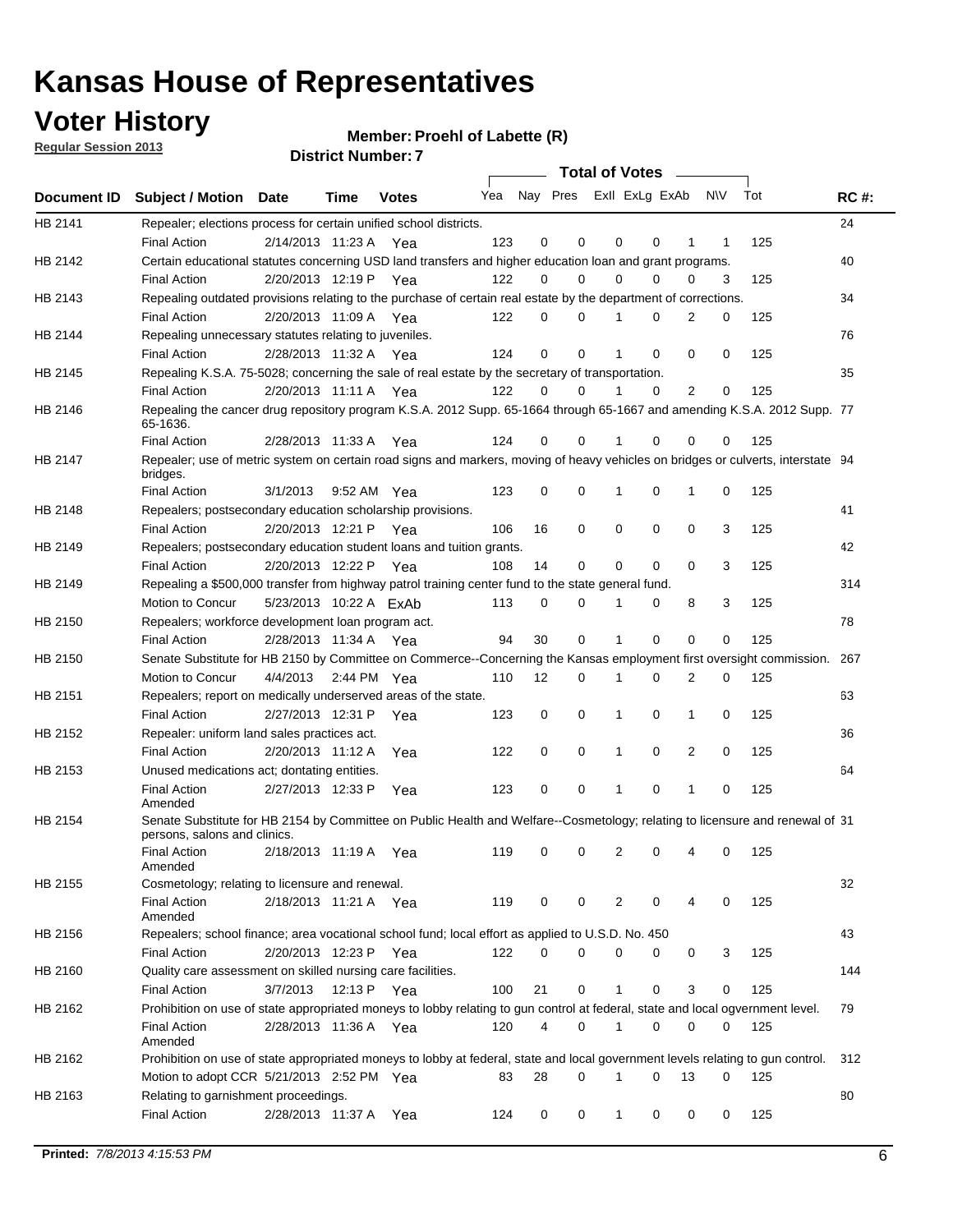## **Voter History**

**Member: Proehl of Labette (R)** 

**Regular Session 2013**

|             |                                                                                                                                                                                                                                    |                       |             |              |     |          |          | <b>Total of Votes</b> |   |                |              |     |             |
|-------------|------------------------------------------------------------------------------------------------------------------------------------------------------------------------------------------------------------------------------------|-----------------------|-------------|--------------|-----|----------|----------|-----------------------|---|----------------|--------------|-----|-------------|
| Document ID | Subject / Motion Date                                                                                                                                                                                                              |                       | Time        | <b>Votes</b> | Yea | Nay Pres |          | Exll ExLg ExAb        |   |                | <b>NV</b>    | Tot | <b>RC#:</b> |
| HB 2164     | Relating to jurors; information disqualifying prospective juror from jury service.                                                                                                                                                 |                       |             |              |     |          |          |                       |   |                |              |     | 47          |
|             | <b>Final Action</b>                                                                                                                                                                                                                | 2/25/2013 12:12 P Yea |             |              | 75  | 45       | 0        | 0                     | 0 | 0              | 5            | 125 |             |
|             | Amended                                                                                                                                                                                                                            |                       |             |              |     |          |          |                       |   |                |              |     |             |
| HB 2164     | Juries and grand juries.                                                                                                                                                                                                           |                       |             |              |     |          |          |                       |   |                |              |     | 284         |
|             | Motion to Adopt CCR 4/5/2013                                                                                                                                                                                                       |                       |             | 5:53 PM Yea  | 92  | 28       | 0        | 2                     | 0 | 2              | $\mathbf{1}$ | 125 |             |
| HB 2166     | Sub HB 2166 by Committee on Judiciary -- Relating to the medical assistance recovery program.                                                                                                                                      |                       |             |              |     |          |          |                       |   |                |              |     | 165         |
|             | Final Action Sub Bill 3/19/2013 10:34 A Yea<br>Amended                                                                                                                                                                             |                       |             |              | 112 | 11       | 0        |                       | 0 | 1              | 0            | 125 |             |
| HB 2167     | Establishing Native American legislative day at the capitol.                                                                                                                                                                       |                       |             |              |     |          |          |                       |   |                |              |     | 54          |
|             | <b>Final Action</b>                                                                                                                                                                                                                | 2/26/2013 2:17 PM Yea |             |              | 119 | 0        | 0        | 2                     | 0 | $\overline{2}$ | 2            | 125 |             |
| HB 2167     | Senate Substitute for HB 2167 by Committee on Federal and State Affairs -- Concerning fireworks; regulations thereof.                                                                                                              |                       |             |              |     |          |          |                       |   |                |              |     | 261         |
|             | Motion to Concur                                                                                                                                                                                                                   | 4/4/2013 11:11 A Yea  |             |              | 100 | 23       | $\Omega$ |                       | 0 | 1              | $\Omega$     | 125 |             |
| HB 2169     | Allowing for proceedings to determine final disposition of prisoner's pending probation revocations.                                                                                                                               |                       |             |              |     |          |          |                       |   |                |              |     | 49          |
|             | <b>Final Action</b>                                                                                                                                                                                                                | 2/26/2013 2:10 PM Yea |             |              | 119 | $\Omega$ | $\Omega$ | $\Omega$              | 0 | 0              | 6            | 125 |             |
| HB 2170     | Concerning sentencing dispositions, probation and postrelease supervision.                                                                                                                                                         |                       |             |              |     |          |          |                       |   |                |              |     | 110         |
|             | <b>Final Action</b><br>Amended                                                                                                                                                                                                     | 3/1/2013              | 10:23 A Yea |              | 79  | 44       | 0        | 1                     | 0 | $\mathbf{1}$   | 0            | 125 |             |
| HB 2170     | Concerning sentencing dispositions, probation and postrelease supervision.                                                                                                                                                         |                       |             |              |     |          |          |                       |   |                |              |     | 256         |
|             | Motion to Concur                                                                                                                                                                                                                   | 4/1/2013              | 10:54 A     | Yea          | 75  | 44       | 0        | 1                     | 0 | 2              | 3            | 125 |             |
| HB 2172     | Cemeteries; cemetery corporations and cemetery merchandise.                                                                                                                                                                        |                       |             |              |     |          |          |                       |   |                |              |     | 81          |
|             | <b>Final Action</b><br>Amended                                                                                                                                                                                                     | 2/28/2013 11:38 A     |             | Yea          | 124 | 0        | 0        | 1                     | 0 | 0              | 0            | 125 |             |
| HB 2176     | The Eisenhower foundation license plate.                                                                                                                                                                                           |                       |             |              |     |          |          |                       |   |                |              |     | 57          |
|             | <b>Final Action</b>                                                                                                                                                                                                                | 2/27/2013 12:11 P     |             | Yea          | 112 | 11       | 0        | 0                     | 0 |                |              | 125 |             |
| HB 2177     | Relating to motor carriers; concerning safety rules and regulations; certificates of convenience and necessity; transportation of 55<br>certain materials.                                                                         |                       |             |              |     |          |          |                       |   |                |              |     |             |
|             | <b>Final Action</b><br>Amended                                                                                                                                                                                                     | 2/26/2013 2:18 PM Yea |             |              | 119 | 0        | 0        | 2                     | 0 | 2              | 2            | 125 |             |
| HB 2179     | Amending the secretary of labor's role of taking assignment of wage claims.                                                                                                                                                        |                       |             |              |     |          |          |                       |   |                |              |     | 111         |
|             | <b>Final Action</b><br>Amended                                                                                                                                                                                                     | 3/1/2013              |             | 10:24 A Yea  | 87  | 36       | 0        | 1                     | 0 | 1              | 0            | 125 |             |
| HB 2181     | Authorizing licensing bodies to accept certain online distance education courses towards licensure for military service member 55<br>applicants                                                                                    |                       |             |              |     |          |          |                       |   |                |              |     |             |
|             | <b>Final Action</b>                                                                                                                                                                                                                | 2/27/2013 12:34 P     |             | Yea          | 123 | 0        | 0        | 1                     | 0 | 1              | 0            | 125 |             |
| HB 2182     | Relating to grand juries.                                                                                                                                                                                                          |                       |             |              |     |          |          |                       |   |                |              |     | 152         |
|             | <b>Final Action</b><br>Amended                                                                                                                                                                                                     | 3/13/2013 11:20 A     |             | Yea          | 100 | 24       | 0        | 0                     | 0 | 1              | 0            | 125 |             |
| HB 2183     | Substitute HB 2183 by Committee on Health and Human Services - - designation and control of infectious and contagious<br>diseases.                                                                                                 |                       |             |              |     |          |          |                       |   |                |              |     | 112         |
|             | Final Action Sub Bill 3/1/2013<br>Amended                                                                                                                                                                                          |                       |             | 10:26 A Yea  | 122 | 1        | 0        | $\mathbf{1}$          | 0 | 1              | 0            | 125 |             |
| HB 2183     | Substitute HB 2183 by Committee on Health and Human Services -- department of health and environment statutory duties<br>and functions, infectious and contagious diseases, laboratory services, health information technology and |                       |             |              |     |          |          |                       |   |                |              |     | 297         |
|             | Motion to Adopt CCR 4/5/2013                                                                                                                                                                                                       |                       |             | 9:37 PM Yea  | 120 | 0        | $\Omega$ | 2                     | 0 | 2              | $\mathbf{1}$ | 125 |             |
| HB 2185     | Consolidation of citites and counties; dual majority vote.                                                                                                                                                                         |                       |             |              |     |          |          |                       |   |                |              |     | 113         |
|             | <b>Final Action</b><br>Amended                                                                                                                                                                                                     | 3/1/2013              |             | 10:27 A Yea  | 119 | 4        | 0        | 1                     | 0 | 1              | 0            | 125 |             |
| HB 2193     | Public facilities; accessiblity standards for disabled persons.                                                                                                                                                                    |                       |             |              |     |          |          |                       |   |                |              |     | 145         |
|             | <b>Final Action</b>                                                                                                                                                                                                                | 3/7/2013              | 12:14 P Yea |              | 121 | 0        | 0        | 1                     | 0 | 3              | 0            | 125 |             |
| HB 2195     | Claims against the state; 2012 Joint Committee recommendations.                                                                                                                                                                    |                       |             |              |     |          |          |                       |   |                |              |     | 146         |
|             | <b>Final Action</b><br>Amended                                                                                                                                                                                                     | 3/7/2013              | 12:16 P Yea |              | 110 | 10       | 0        | $\mathbf{1}$          | 0 | 3              | $\mathbf{1}$ | 125 |             |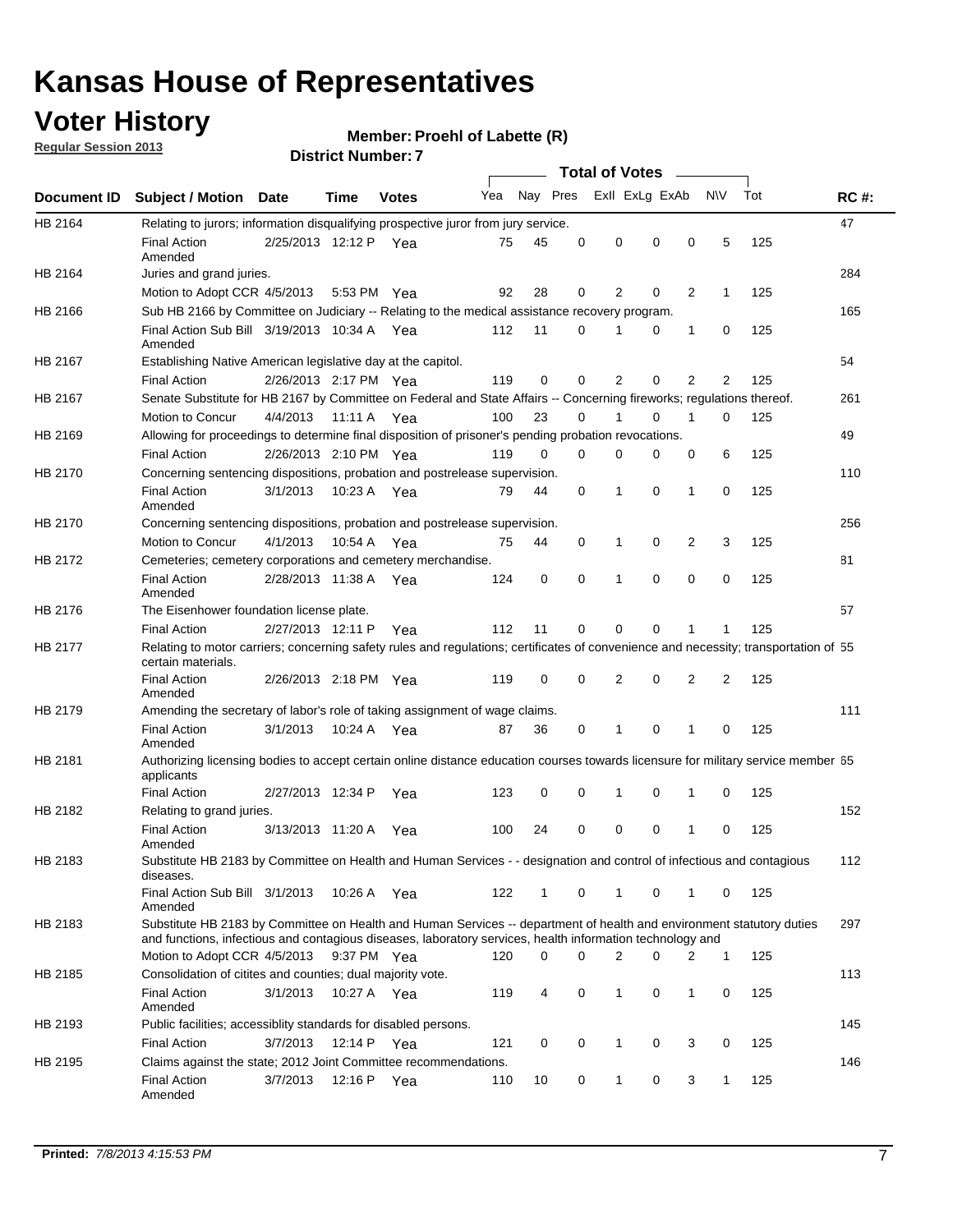## **Voter History**

**Member: Proehl of Labette (R)** 

**Regular Session 2013**

|             |                                                                                                                                                                             |                       |             |              |     |             |          | <b>Total of Votes</b> |   |                |              |     |             |
|-------------|-----------------------------------------------------------------------------------------------------------------------------------------------------------------------------|-----------------------|-------------|--------------|-----|-------------|----------|-----------------------|---|----------------|--------------|-----|-------------|
| Document ID | <b>Subject / Motion Date</b>                                                                                                                                                |                       | Time        | <b>Votes</b> | Yea | Nay Pres    |          | Exll ExLg ExAb        |   |                | <b>NV</b>    | Tot | <b>RC#:</b> |
| HB 2197     | Kansas state high school activities association; membership of board of directors and executive board.                                                                      |                       |             |              |     |             |          |                       |   |                |              |     | 249         |
|             | <b>Emergency Final</b><br><b>Action Amend</b>                                                                                                                               | 3/26/2013 8:46 PM Nay |             |              | 69  | 53          | 0        |                       | 0 | 2              | 0            | 125 |             |
| HB 2199     | Second amendment protection act.                                                                                                                                            |                       |             |              |     |             |          |                       |   |                |              |     | 157         |
|             | <b>Final Action</b><br>Amended                                                                                                                                              | 3/14/2013 11:34 A     |             | Yea          | 94  | 29          | 0        | 0                     | 0 | 2              | 0            | 125 |             |
| HB 2199     | Senate Substitute for HB 2199 by Committee on Federal and State Affairs--Secretary of Administration; successor; diretor of                                                 |                       |             |              |     |             |          |                       |   |                |              |     | 313         |
|             | accounts and reports; certain rules and regulations; Kansas liguor control act.                                                                                             |                       |             |              |     |             |          |                       |   |                |              |     |             |
|             | Motion to adopt CCR 5/22/2013 2:17 PM Yea                                                                                                                                   |                       |             |              | 89  | 23          | 0        | 1                     | 0 | 12             | 0            | 125 |             |
| HB 2200     | Executive chief information technology officer; office of information tehcnology services.                                                                                  |                       |             |              |     |             |          |                       |   |                |              |     | 114         |
|             | <b>Final Action</b><br>Amended                                                                                                                                              | 3/1/2013              | 10:28 A     | Yea          | 121 | 2           | 0        | 1                     | 0 | 1              | 0            | 125 |             |
| HB 2201     | Telecommunications; regulation by the state corporation commission and distributions from the Kansas universal service<br>fund.                                             |                       |             |              |     |             |          |                       |   |                |              |     | 33          |
|             | <b>Final Action</b><br>Amended                                                                                                                                              | 2/18/2013 11:24 A     |             | Yea          | 118 | 1           | 0        | 2                     | 0 | 4              | 0            | 125 |             |
| HB 2201     | Telecommunications; regulation by the state corporation commission and distributions from the Kansas universal service<br>fund.                                             |                       |             |              |     |             |          |                       |   |                |              |     | 278         |
|             | Motion to Adopt CCR 4/5/2013                                                                                                                                                |                       | 12:57 P     | Yea          | 99  | 20          | 0        | 2                     | 0 | 3              | $\mathbf{1}$ | 125 |             |
| HB 2202     | Providing automatic relief from certain motor carrier restrictions upon the governor's declaration of emergency.                                                            |                       |             |              |     |             |          |                       |   |                |              |     | 44          |
|             | <b>Final Action</b><br>Amended                                                                                                                                              | 2/20/2013 12:25 P     |             | Yea          | 122 | 0           | 0        | 0                     | 0 | 0              | 3            | 125 |             |
| HB 2203     | Relating to exercise of religion.                                                                                                                                           |                       |             |              |     |             |          |                       |   |                |              |     | 115         |
|             | <b>Final Action</b><br>Amended                                                                                                                                              | 3/1/2013              | 10:31 A     | Yea          | 109 | 14          | 0        | 1                     | 0 | 1              | 0            | 125 |             |
| HB 2203     | Relating to exercise of religion.                                                                                                                                           |                       |             |              |     |             |          |                       |   |                |              |     | 200         |
|             | Motion to Concur                                                                                                                                                            | 3/25/2013 9:41 AM     |             | Yea          | 109 | 12          | 0        | 2                     | 0 | 2              | 0            | 125 |             |
| HB 2204     | Relating to redemption of real property.                                                                                                                                    |                       |             |              |     |             |          |                       |   |                |              |     | 116         |
|             | <b>Final Action</b><br>Amended                                                                                                                                              | 3/1/2013              | 10:32 A     | Yea          | 123 | $\mathbf 0$ | 0        | 1                     | 0 | $\mathbf{1}$   | 0            | 125 |             |
| HB 2204     | Extending the judicial branch surcharge for two years.                                                                                                                      |                       |             |              |     |             |          |                       |   |                |              |     | 308         |
|             | Motion to adopt CCR 5/13/2013 10:38 A Yea                                                                                                                                   |                       |             |              | 121 | 1           | 0        | 0                     | 0 | 3              | 0            | 125 |             |
| HB 2205     | Adoption hearings; time and waiver of notice.                                                                                                                               |                       |             |              |     |             |          |                       |   |                |              |     | 117         |
|             | <b>Final Action</b><br>Amended                                                                                                                                              | 3/1/2013              |             | 10:33 A Yea  | 123 | 0           | 0        | 1                     | 0 | 1              | 0            | 125 |             |
| HB 2207     | Substitute HB 2207 by Committee on Agriculture and Natural Resources--Amending provisions relating to the regulation and<br>certification of animal feeding facilities.     |                       |             |              |     |             |          |                       |   |                |              |     | 56          |
|             | Final Action Sub Bill 2/26/2013 2:20 PM Yea                                                                                                                                 |                       |             |              | 119 | 0           | 0        | 2                     | 0 | $\overline{2}$ | 2            | 125 |             |
| HB 2207     | Substitute HB 2207 by Committee on Agriculture and Natural Resources--Amending provisions relating to the regulation and 257<br>certification of animal feeding facilities. |                       |             |              |     |             |          |                       |   |                |              |     |             |
|             | Motion to Concur                                                                                                                                                            | 4/1/2013              | 2:23 PM Yea |              | 119 | 0           | 0        | 1                     | 0 | 3              | 2            | 125 |             |
| HB 2209     | Amendments to the Kansas offender registration act.                                                                                                                         |                       |             |              |     |             |          |                       |   |                |              |     | 66          |
|             | <b>Final Action</b><br>Amended                                                                                                                                              | 2/27/2013 12:35 P Yea |             |              | 123 | 0           | 0        | $\mathbf{1}$          | 0 | $\mathbf{1}$   | 0            | 125 |             |
| HB 2210     | Elections; change of party affiliation.                                                                                                                                     |                       |             |              |     |             |          |                       |   |                |              |     | 132         |
|             | <b>Emergency Final</b><br><b>Action Amend</b>                                                                                                                               | 3/1/2013              | 1:02 PM Nay |              | 72  | 49          | 0        |                       | 0 | 1              | 2            | 125 |             |
| HB 2212     | Concerning the requirements to receiving a service grant through the veterans claims assistance program.                                                                    |                       |             |              |     |             |          |                       |   |                |              |     | 118         |
|             | <b>Final Action</b>                                                                                                                                                         | 3/1/2013              |             | 10:34 A Yea  | 123 | 0           | 0        | $\mathbf{1}$          | 0 | 1              | 0            | 125 |             |
| HB 2213     | Member elections and retirement benefit determinations and one-time payments under KPERS act of 2015.                                                                       |                       |             |              |     |             |          |                       |   |                |              |     | 27          |
|             | <b>Final Action</b><br>Amended                                                                                                                                              | 2/15/2013 11:19 A Yea |             |              | 115 | 0           | 0        | 2                     | 2 | 3              | 3            | 125 |             |
| HB 2213     | Member elections and retirement benefit determinations and one-time payments under KPERS act of 2015.                                                                       |                       |             |              |     |             |          |                       |   |                |              |     | 311         |
|             | Motion to adopt CCR 5/20/2013 2:11 PM Yea                                                                                                                                   |                       |             |              | 104 | $\Omega$    | $\Omega$ | 1                     | 0 | 16             | 4            | 125 |             |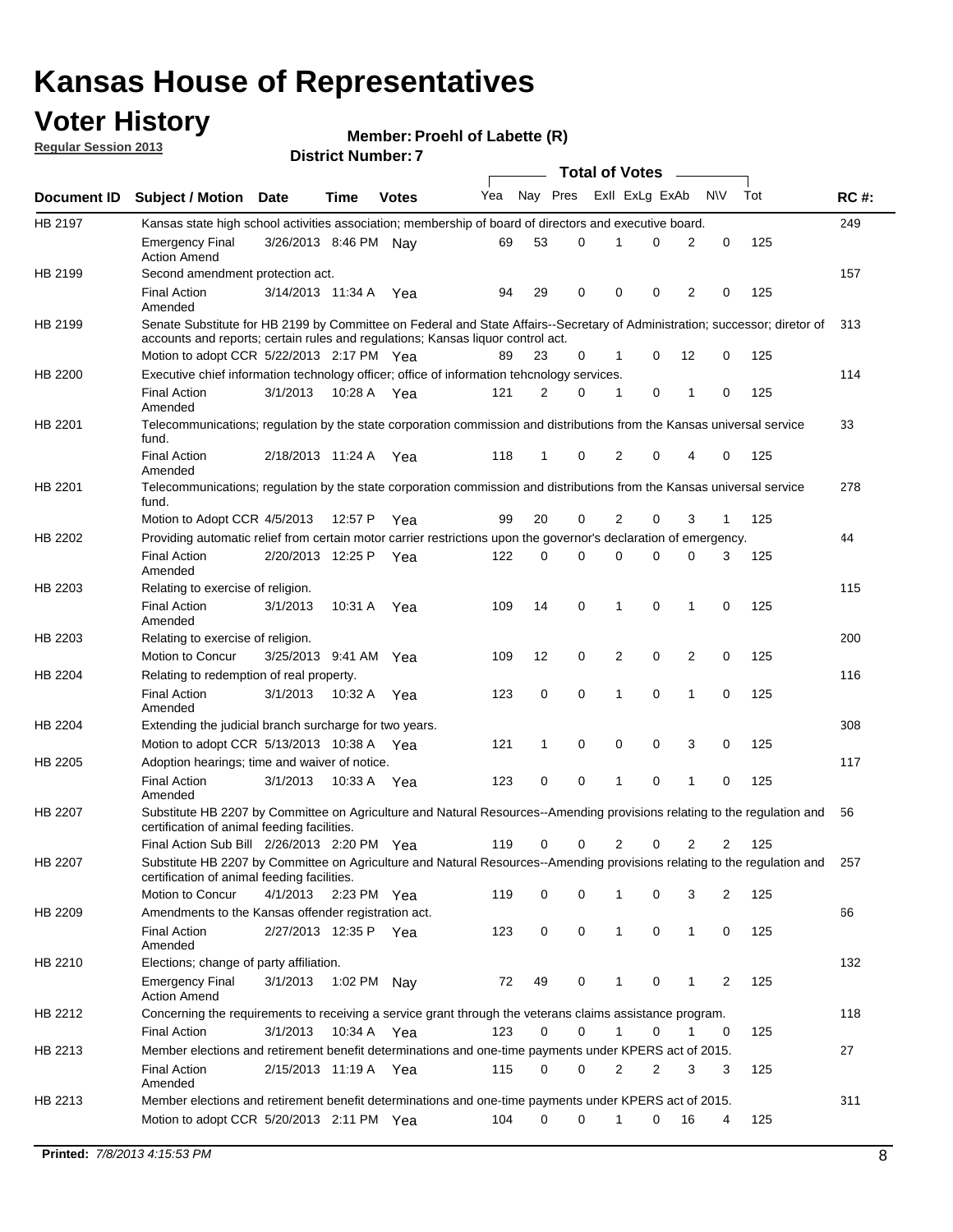# **Voter History**<br> **Regular Session 2013**

**District Number: Member: Proehl of Labette (R)** 

| <b>Regular Session 2013</b> |  |
|-----------------------------|--|
|                             |  |

 $\overline{HB}$ 

 $HB$ 

 $HB$ 

 $HB$ 

 $HB$ 

 $HB$ 

 $HB$ 

 $HB$ 

 $HB$ 

 $HB$ 

 $HB$ 

 $HB$ 

 $HB$ 

 $HB$ 

 $HB$ 

 $HB$ 

 $HB$ 

 $HB$ 

| Regular Session 2013 |                                                                                                                                                                                                       |                       | <b>District Number: 7</b> |               |     |              |          |                       |                          |           |     |             |
|----------------------|-------------------------------------------------------------------------------------------------------------------------------------------------------------------------------------------------------|-----------------------|---------------------------|---------------|-----|--------------|----------|-----------------------|--------------------------|-----------|-----|-------------|
|                      |                                                                                                                                                                                                       |                       |                           |               |     |              |          | <b>Total of Votes</b> |                          |           |     |             |
| Document ID          | <b>Subject / Motion</b>                                                                                                                                                                               | <b>Date</b>           | Time                      | <b>Votes</b>  | Yea |              | Nay Pres |                       | Exll ExLg ExAb           | <b>NV</b> | Tot | <b>RC#:</b> |
| HB 2216              | Repealing certain joint committees and amending related statutes; amending the joint committees on special claims against<br>the state.                                                               |                       |                           |               |     |              |          |                       |                          |           |     | 119         |
|                      | <b>Final Action</b><br>Amended                                                                                                                                                                        | 3/1/2013              | 10:36 A                   | Yea           | 91  | 32           | 0        | 1                     | 0<br>1                   | 0         | 125 |             |
| HB 2216              | Repealing certain joint committees and amending related statutes; amending the joint committees on special claims against<br>the state.                                                               |                       |                           |               |     |              |          |                       |                          |           |     | 323         |
|                      | Motion to adopt CCR 6/2/2013                                                                                                                                                                          |                       | 12:18 A                   | Yea           | 81  | 28           | 0        | 1                     | 6<br>0                   | 9         | 125 |             |
| HB 2217              | Creating the crime of female genital mutilation and setting the penalty.                                                                                                                              |                       |                           |               |     |              |          |                       |                          |           |     | 120         |
|                      | <b>Final Action</b><br>Amended                                                                                                                                                                        | 3/1/2013              | 10:37 A                   | Yea           | 123 | 0            | 0        | 1                     | 0<br>$\mathbf{1}$        | 0         | 125 |             |
| HB 2218              | Driving under the influence of alcohol or drugs; tests; implied consent; administrative hearings.                                                                                                     |                       |                           |               |     |              |          |                       |                          |           |     | 82          |
|                      | <b>Final Action</b>                                                                                                                                                                                   | 2/28/2013 11:40 A Yea |                           |               | 124 | $\Omega$     | $\Omega$ |                       | 0<br>0                   | 0         | 125 |             |
| HB 2218              | Driving under the influence of alcohol or drugs; boating under the influence of alcohol or drugs; tests; implied consent;<br>administrative hearings; aggravated battery DUI.                         |                       |                           |               |     |              |          |                       |                          |           |     | 303         |
|                      | Motion to adopt CCR 5/9/2013                                                                                                                                                                          |                       | 11:46 A Yea               |               | 120 | 2            | 0        |                       | 1<br>0                   | 1         | 125 |             |
| HB 2221              | Enacting the equal access act; school employees; professional employees organization.                                                                                                                 |                       |                           |               |     |              |          |                       |                          |           |     | 83          |
|                      | <b>Final Action</b>                                                                                                                                                                                   | 2/28/2013 11:42 A Yea |                           |               | 71  | 53           | 0        | 1                     | 0<br>0                   | 0         | 125 |             |
| HB 2222              | School districts; bullying policies.<br><b>Emergency Final</b>                                                                                                                                        | 3/1/2013              |                           | 1:13 PM $Yea$ | 119 | $\mathbf{1}$ | 1        | 1                     | 0<br>$\mathbf{1}$        | 2         | 125 | 141         |
| HB 2228              | <b>Action Amend</b><br>Decreased employer payments to group insurance reserve fund for KPERS plan of death and long-term disability benefits<br>during fiscal years 2014 and 2015.                    |                       |                           |               |     |              |          |                       |                          |           |     | 28          |
|                      | <b>Final Action</b><br>Amended                                                                                                                                                                        | 2/15/2013 11:21 A     |                           | Yea           | 115 | 0            | 0        | 2                     | 2<br>3                   | 3         | 125 |             |
| HB 2231              | Substitute HB 2231 by Committee on Appropriations - Appropriations for FY 2014, FY 2015, FY 2016, FY 2017 and FY 2018<br>for various state agencies; capital improvement projects.                    |                       |                           |               |     |              |          |                       |                          |           |     | 177         |
|                      | Final Action Sub Bill 3/20/2013 10:29 A<br>Amended                                                                                                                                                    |                       |                           | Yea           | 68  | 55           | 0        | 1                     | $\Omega$<br>$\mathbf{1}$ | 0         | 125 |             |
| HB 2234              | Contracts between the Kansas turnpike authority and the Kansas department of transportation.                                                                                                          |                       |                           |               |     |              |          |                       |                          |           |     | 151         |
|                      | <b>Final Action</b><br>Amended                                                                                                                                                                        | 3/11/2013 11:16 A     |                           | Yea           | 81  | 41           | 0        | 0                     | 2<br>1                   | 0         | 125 |             |
| HB 2234              | Naming the secretary of transportation as the director of operations of the Kansas turnpike authority; pertaining to certain<br>contracts between the authority and the department of transportation. |                       |                           |               |     |              |          |                       |                          |           |     | 299         |
|                      | Motion to Adopt CCR 4/5/2013                                                                                                                                                                          |                       | 10:12 P                   | Yea           | 76  | 44           | 0        | 2                     | 2<br>0                   | 1         | 125 |             |
| HB 2244              | Taxation of watercraft.                                                                                                                                                                               |                       |                           |               |     |              |          |                       |                          |           |     | 250         |
|                      | <b>Emergency Final</b><br><b>Action Amend</b>                                                                                                                                                         | 3/26/2013 8:49 PM Yea |                           |               | 107 | 15           | 0        | 1                     | 2<br>0                   | 0         | 125 |             |
| HB 2249              | City annexation of fire district land; double taxation; refund.                                                                                                                                       |                       |                           |               |     |              |          |                       |                          |           |     | 121         |
|                      | <b>Final Action</b><br>Amended                                                                                                                                                                        | 3/1/2013              | 10:39 A Yea               |               | 101 | 22           | 0        |                       | 0<br>1                   | 0         | 125 |             |
| HB 2249              | Certain property issues; fire districts; historic preservation; solid waste.                                                                                                                          |                       |                           |               |     |              |          |                       |                          |           |     | 310         |
|                      | Motion to Adopt CCR 5/17/2013 10:25 A Yea                                                                                                                                                             |                       |                           |               | 92  | 18           | 0        | 1                     | 0<br>14                  | 0         | 125 |             |
| HB 2252              | Eliminating the statute of limitations for prosecutions of rape and aggravated criminal sodomy.                                                                                                       |                       |                           |               |     |              |          |                       |                          |           |     | 122         |
|                      | <b>Final Action</b><br>Amended                                                                                                                                                                        | 3/1/2013              |                           | 10:40 A Yea   | 123 | 0            | 0        | 1                     | 0<br>1                   | 0         | 125 |             |
| HB 2253              | Abortion; prohibiting funding for abortion services; amending late-term abortion and woman's- right-to-know statutes.                                                                                 |                       |                           |               |     |              |          |                       |                          |           |     | 178         |
|                      | <b>Final Action</b><br>Amended                                                                                                                                                                        | 3/20/2013 10:31 A Yea |                           |               | 92  | 31           | 0        | 1                     | 0<br>1                   | 0         | 125 |             |
| HB 2253              | Abortion; prohibiting funding for abortion services; amending late-term abortion and woman's- right-to-know statutes.                                                                                 |                       |                           |               |     |              |          |                       |                          |           |     | 301         |
|                      | Motion to Adopt CCR 4/5/2013                                                                                                                                                                          |                       |                           | 10:34 P Yea   | 90  | 30           | 0        | 2                     | 0<br>2                   | 1         | 125 |             |
| HB 2255              | Economic development; investments in telecommunications machinery and equipment.                                                                                                                      |                       |                           |               |     |              |          |                       |                          |           |     | 142         |
|                      | EFA Sub Bill<br>Amended                                                                                                                                                                               | 3/1/2013              |                           | 1:15 PM Yea   | 116 | 5            | 0        | 1                     | 1<br>0                   | 2         | 125 |             |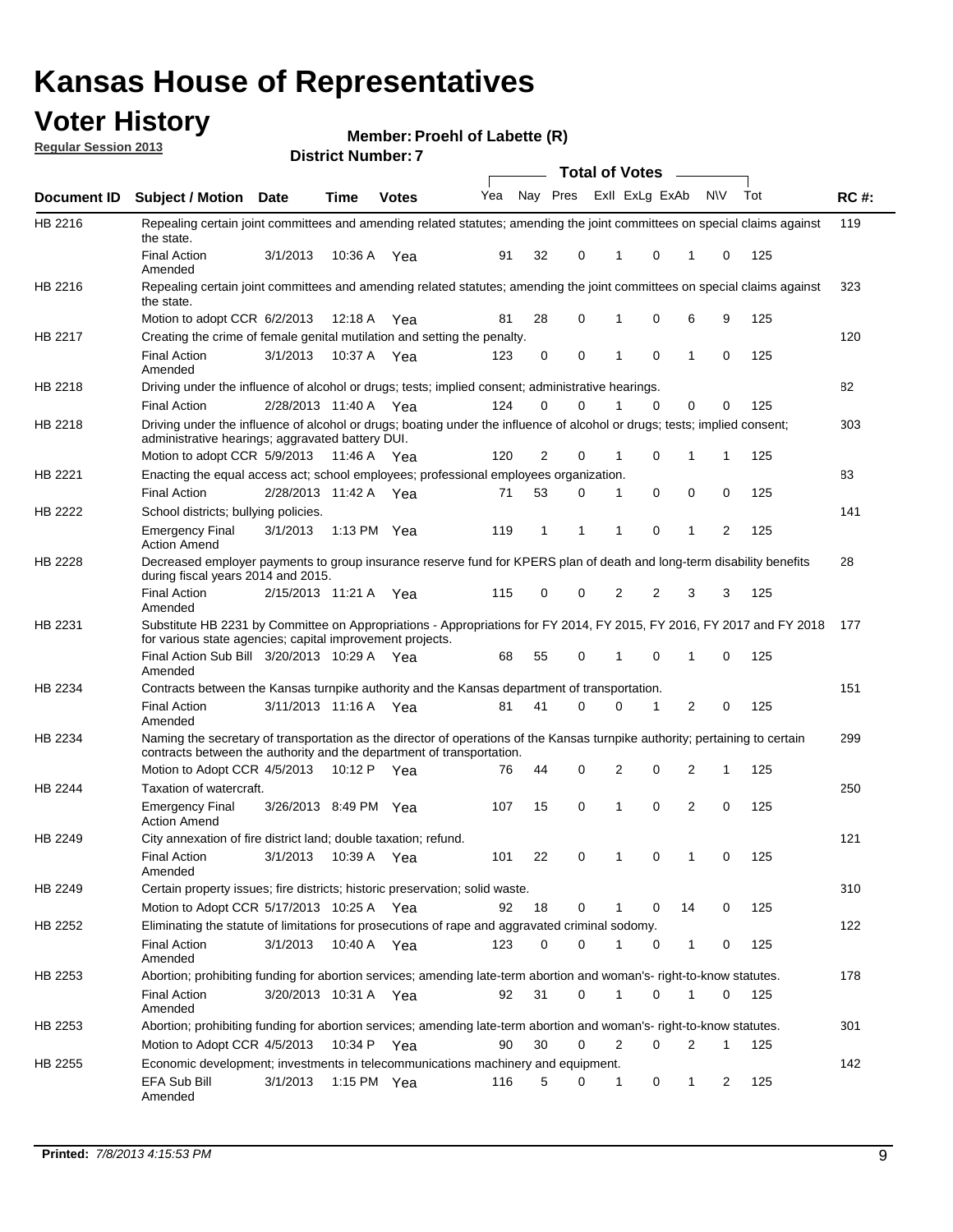## **Voter History**

**Member: Proehl of Labette (R)** 

**Regular Session 2013**

|                                                                                                                                                                                     |                                                                                                                                                                                       |                       |             |               |     |          |   | <b>Total of Votes</b> |              |              |                |     |             |
|-------------------------------------------------------------------------------------------------------------------------------------------------------------------------------------|---------------------------------------------------------------------------------------------------------------------------------------------------------------------------------------|-----------------------|-------------|---------------|-----|----------|---|-----------------------|--------------|--------------|----------------|-----|-------------|
| Document ID                                                                                                                                                                         | Subject / Motion Date                                                                                                                                                                 |                       | Time        | <b>Votes</b>  | Yea | Nay Pres |   | Exll ExLg ExAb        |              |              | <b>NV</b>      | Tot | <b>RC#:</b> |
| HB 2259                                                                                                                                                                             | Domestic relations; relating to dissolution of marriage;                                                                                                                              |                       |             |               |     |          |   |                       |              |              |                |     | 58          |
|                                                                                                                                                                                     | <b>Final Action</b>                                                                                                                                                                   | 2/27/2013 12:12 P     |             | Yea           | 123 | 0        | 0 |                       | 0            |              | 0              | 125 |             |
| HB 2261<br>HB 2262<br><b>HB 2267</b><br>HB 2269<br>HB 2272<br>HB 2278<br>HB 2294<br>HB 2296<br>HB 2298<br>HB 2302<br>HB 2305<br>HB 2305<br>HB 2311<br>HB 2312<br>HB 2318<br>HB 2318 | Authorizing the expenditure of unencumbered balances held by school district; removing the cap for contingency reserve<br>fund.                                                       |                       |             |               |     |          |   |                       |              |              |                |     | 48          |
|                                                                                                                                                                                     | <b>Final Action</b><br>Amended                                                                                                                                                        | 2/25/2013 12:13 P     |             | Yea           | 120 | 0        | 0 | 0                     | 0            | 0            | 5              | 125 |             |
| HB 2261                                                                                                                                                                             | School districts; expenditure of unencumbered bala ces; removing the cap for contingency reserve fund; establishing celebrate 305<br>freedom week; bullying policies. ies.            |                       |             |               |     |          |   |                       |              |              |                |     |             |
|                                                                                                                                                                                     | Motion to adopt CCR 5/9/2013                                                                                                                                                          |                       |             | 2:25 PM $Yea$ | 119 | 1        | 0 |                       | 0            |              | 0              | 125 |             |
|                                                                                                                                                                                     | Substitute HB 2262 by Committee on Appropriations - Amending the percentage amount that is deposited into the oil and gas 210<br>valuation depletion trust fund from 12.41% to 8.25%. |                       |             |               |     |          |   |                       |              |              |                |     |             |
|                                                                                                                                                                                     | Final Action Sub Bill 3/26/2013 9:58 AM Yea                                                                                                                                           |                       |             |               | 96  | 23       | 0 |                       | 0            | 5            | 0              | 125 |             |
|                                                                                                                                                                                     | Income tax, credits, high performance incentive program; subtraction modifications, certain expenses related to living dinor<br>organ donations.                                      |                       |             |               |     |          |   |                       |              |              |                |     | 252         |
|                                                                                                                                                                                     | <b>Emergency Final</b><br><b>Action Amend</b>                                                                                                                                         | 3/26/2013 8:52 PM Yea |             |               | 106 | 16       | 0 | 1                     | 0            | 2            | 0              | 125 |             |
|                                                                                                                                                                                     | John Bower memorial highway.                                                                                                                                                          |                       |             |               |     |          |   |                       |              |              |                |     | 84          |
|                                                                                                                                                                                     | <b>Final Action</b><br>Amended                                                                                                                                                        | 2/28/2013 11:44 A     |             | Yea           | 114 | 10       | 0 | 1                     | 0            | 0            | 0              | 125 |             |
|                                                                                                                                                                                     | Exempting IRB-purchased property from property taxatin without state ownerhsip requirement.                                                                                           |                       |             |               |     |          |   |                       |              |              |                |     | 123         |
|                                                                                                                                                                                     | <b>Final Action</b>                                                                                                                                                                   | 3/1/2013              |             | 10:41 A Yea   | 123 | 0        | 0 | 1                     | 0            | $\mathbf{1}$ | 0              | 125 |             |
|                                                                                                                                                                                     | Creating a penalty enhancement for the theft or burglary of a firearm.                                                                                                                |                       |             |               |     |          |   |                       |              |              |                |     | 135         |
|                                                                                                                                                                                     | <b>Emergency Final</b><br><b>Action Amend</b>                                                                                                                                         | 3/1/2013              |             | 1:06 PM Yea   | 117 | 4        | 0 | 1                     | 0            | 1            | 2              | 125 |             |
| HB 2280                                                                                                                                                                             | School districts; establishing celebrate freedom week and related curriculum.                                                                                                         |                       |             |               |     |          |   |                       |              |              |                |     | 140         |
|                                                                                                                                                                                     | <b>Emergency Final</b><br><b>Action Amend</b>                                                                                                                                         | 3/1/2013              |             | 1:12 PM Yea   | 95  | 25       | 1 | 1                     | 0            | 1            | $\overline{2}$ | 125 |             |
|                                                                                                                                                                                     | Kansas uniform securities act.                                                                                                                                                        |                       |             |               |     |          |   |                       |              |              |                |     | 124         |
| HB 2303                                                                                                                                                                             | <b>Final Action</b>                                                                                                                                                                   | 3/1/2013              | 10:42 A     | Yea           | 123 | 0        | 0 | 1                     | 0            | 1            | 0              | 125 |             |
|                                                                                                                                                                                     | Campaign finance; permitted uses of campaign funds.                                                                                                                                   |                       |             |               |     |          |   |                       |              |              |                |     | 148         |
|                                                                                                                                                                                     | <b>Final Action</b>                                                                                                                                                                   | 3/8/2013              | 11:12 A     | Yea           | 120 | 1        | 0 | 0                     | $\mathbf{1}$ | 2            | $\mathbf{1}$   | 125 |             |
|                                                                                                                                                                                     | Amending the crimes of interference with law enforcement and giving a false alarm.                                                                                                    |                       |             |               |     |          |   |                       |              |              |                |     | 136         |
|                                                                                                                                                                                     | <b>Emergency Final</b><br>Action                                                                                                                                                      | 3/1/2013              |             | 1:07 PM Yea   | 121 | 0        | 0 | 1                     | 0            | 1            | $\overline{2}$ | 125 |             |
|                                                                                                                                                                                     | Relating to drug screening, criminal history record check and fingerprinting of certain persons and employees.                                                                        |                       |             |               |     |          |   |                       |              |              |                |     | 85          |
|                                                                                                                                                                                     | <b>Final Action</b><br>Amended                                                                                                                                                        | 2/28/2013 11:45 A     |             | Yea           | 124 | 0        | 0 | 1                     | 0            | 0            | 0              | 125 |             |
|                                                                                                                                                                                     | Relating to drivier's license fees; driving under the influence equipment fund.                                                                                                       |                       |             |               |     |          |   |                       |              |              |                |     | 125         |
|                                                                                                                                                                                     | Final Action<br>Amended                                                                                                                                                               | 3/1/2013              | 10:44 A Yea |               | 113 | 10       | 0 |                       | 0            |              | 0              | 125 |             |
|                                                                                                                                                                                     | Kansas storage tank act and containment of underground storage tanks.                                                                                                                 |                       |             |               |     |          |   |                       |              |              |                |     | 126         |
|                                                                                                                                                                                     | <b>Final Action</b>                                                                                                                                                                   | 3/1/2013              | 10:45 A     | Yea           | 123 | 0        | 0 | $\mathbf{1}$          | 0            | 1            | 0              | 125 |             |
|                                                                                                                                                                                     | Kansas storage tank act and containment of underground storage tanks.                                                                                                                 |                       |             |               |     |          |   |                       |              |              |                |     | 197         |
|                                                                                                                                                                                     | Motion to Concur                                                                                                                                                                      | 3/22/2013 11:36 A Yea |             |               | 119 | 0        | 0 | $\overline{c}$        | 0            | 3            | 1              | 125 |             |
|                                                                                                                                                                                     | Increasing delinquent registration fees.                                                                                                                                              |                       |             |               |     |          |   |                       |              |              |                |     | 127         |
|                                                                                                                                                                                     | <b>Final Action</b>                                                                                                                                                                   | 3/1/2013              | 10:50 A     | Yea           | 24  | 99       | 0 | 1                     | 0            | 1            | 0              | 125 |             |
|                                                                                                                                                                                     | Kansas uninsurable health insurance plan; increase in life time limit.                                                                                                                |                       |             |               |     |          |   |                       |              |              |                |     | 95          |
|                                                                                                                                                                                     | <b>Final Action</b>                                                                                                                                                                   | 3/1/2013              |             | 9:53 AM Yea   | 123 | 0        | 0 | 1                     | 0            | 1            | 0              | 125 |             |
|                                                                                                                                                                                     | Authorizing use of motorcycle headlamp modulation systems and side lamps.                                                                                                             |                       |             |               |     |          |   |                       |              |              |                |     | 128         |
|                                                                                                                                                                                     | <b>Final Action</b><br>Amended                                                                                                                                                        | 3/1/2013              |             | 10:52 A Yea   | 123 | 0        | 0 | 1                     | 0            | 1            | 0              | 125 |             |
|                                                                                                                                                                                     | Authorizing use of motorcycle headlamp modulation systems and side lamps.                                                                                                             |                       |             |               |     |          |   |                       |              |              |                |     | 201         |
|                                                                                                                                                                                     | Motion to Concur                                                                                                                                                                      | 3/25/2013 9:44 AM Yea |             |               | 121 | 0        | 0 | $\overline{c}$        | 0            | 2            | 0              | 125 |             |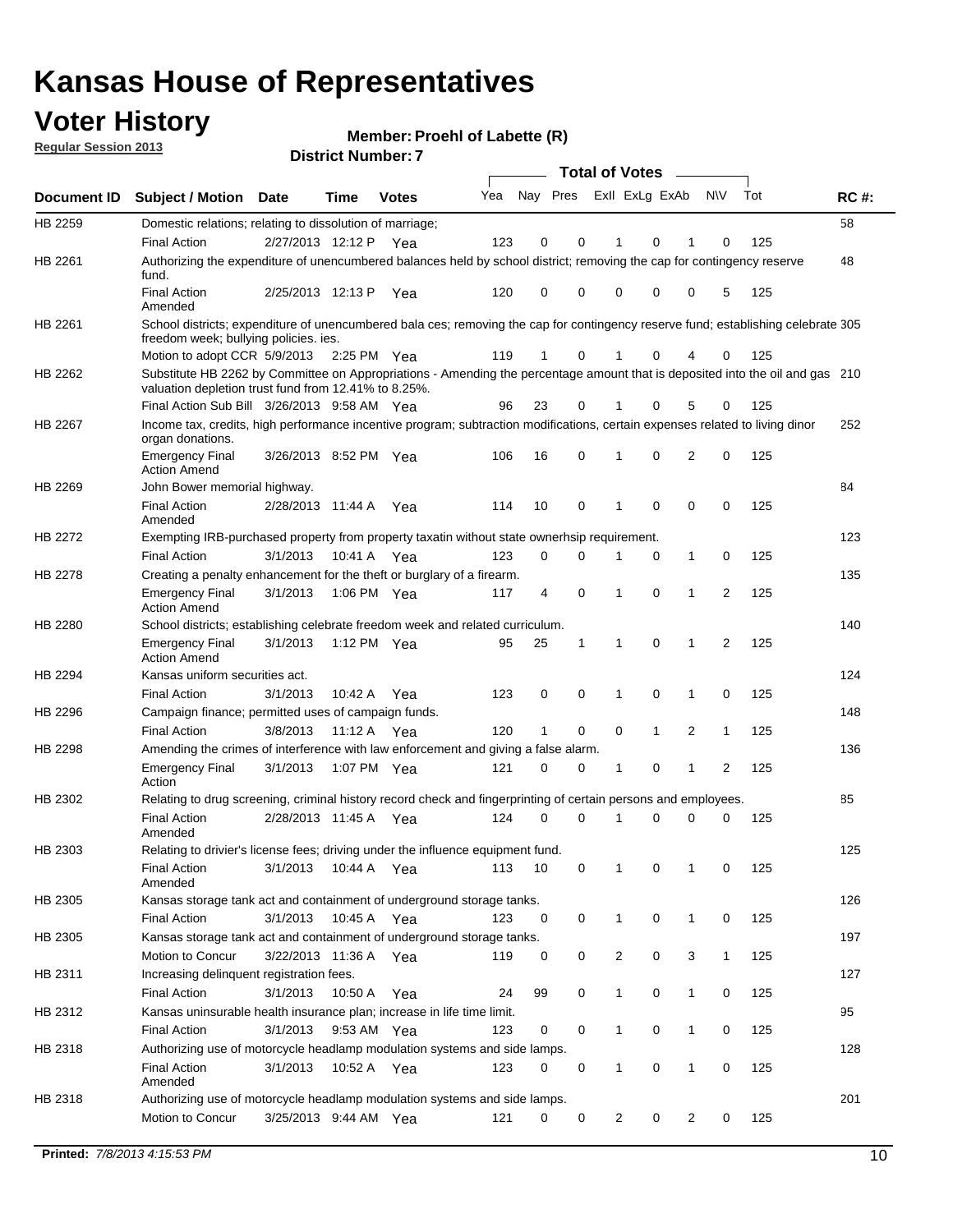## **Voter History**

**Member: Proehl of Labette (R)** 

**Regular Session 2013**

| Nay Pres<br>Exll ExLg ExAb<br>Tot<br>Yea<br>N\V<br><b>RC#:</b><br>Document ID<br><b>Subject / Motion</b><br><b>Date</b><br>Time<br><b>Votes</b><br>149<br>HB 2319<br>Creating the coalition of innovative districts act.<br>47<br>0<br>0<br>125<br><b>Final Action</b><br>3/8/2013<br>74<br>1<br>3<br>0<br>11:17 A<br>Yea<br>Amended<br>279<br>HB 2319<br>Creating the coalition of innovative districts act.<br>47<br>0<br>2<br>0<br>3<br>2<br>125<br>Motion to Adopt CCR 4/5/2013<br>1:03 PM Yea<br>71<br>HB 2322<br>Relating to the division of health of the department of health and environment.<br>86<br>0<br>0<br>0<br>0<br>125<br><b>Final Action</b><br>2/28/2013 11:46 A Yea<br>118<br>6<br>1<br>Amended<br>129<br>VoIP and IP enabled services.<br>HB 2326<br>3/1/2013<br>123<br>0<br>0<br>1<br>0<br>1<br>0<br>125<br><b>Final Action</b><br>10.53 A<br>Yea<br>Amended<br>211<br>HB 2338<br>Courts; docket fees.<br><b>Final Action</b><br>52<br>0<br>125<br>3/26/2013 10:00 A<br>67<br>1<br>0<br>5<br>Yea<br>0<br>Amended<br>67<br>HB 2339<br>Allowing insurers to return premiums to a policyholder separate from the notice of an adverse underwriting decision.<br>0<br>2/28/2013 11:16 A Yea<br>124<br>0<br>1<br>0<br>0<br>125<br><b>Final Action</b><br>0<br>Combining life insurance with certain additional health related riders, insurance agents-lines of insurance, health insurance for 287<br>HB 2339<br>certain firefighters and law enforcement officers.<br>2<br>125<br>Motion to Adopt CCR 4/5/2013 7:15 PM Yea<br>116<br>4<br>0<br>0<br>2<br>1<br>Relating to the secretary of health and environment; office of laboratory services.<br>130<br><b>Final Action</b><br>3/1/2013<br>0<br>125<br>10:54 A Yea<br>89<br>34<br>0<br>1<br>1<br>0<br>87<br>HB 2349<br>School districts; audit by legislative post audit committee.<br>$\mathbf 0$<br>0<br>0<br>4<br>0<br>125<br><b>Final Action</b><br>2/28/2013 11:48 A Yea<br>120<br>1<br>Amended<br>291<br>HB 2349<br>School districts; audit by legislative post audit committee.<br>Motion to Concur<br>4/5/2013<br>7:55 PM Yea<br>118<br>2<br>0<br>2<br>0<br>2<br>125<br>1<br>Maximum benefits increased for certain members of the Kansas police and firemen's retirement system.<br>88<br>HB 2352<br><b>Final Action</b><br>2/28/2013 11:49 A<br>0<br>125<br>124<br>0<br>1<br>0<br>0<br>0<br>Yea<br>138<br>HB 2353<br>Adding certain controlled substances as schedule I drugs.<br>121<br>0<br>$\mathbf 0$<br>0<br>2<br>125<br><b>Emergency Final</b><br>3/1/2013<br>1:09 PM Yea<br>1<br>1<br>Action<br>96<br>HB 2357<br>242nd engineer company ae" KS army national guard ae" membrial highway.<br>3/1/2013<br>0<br>0<br>0<br>125<br><b>Final Action</b><br>9:54 AM Yea<br>123<br>1<br>1<br>0<br>202<br>HB 2357<br>242nd engineer company-KS army national guard- highway.<br>$\mathbf 0$<br>$\mathbf 0$<br>$\overline{2}$<br>0<br>2<br>3/25/2013 9:47 AM Yea<br>121<br>0<br>125<br>Motion to Concur<br>131<br>HB 2363<br>Exempting certain aggregate mining operations from department of health and environment regulations.<br>3/1/2013<br>10:56 A<br>123<br>0<br>0<br>125<br><b>Final Action</b><br>Yea<br>0<br>1<br>0<br>1<br>Amended<br>HB 2363<br>Water; wastewater regulations for sand and gravel; streams, dams and water obstructions.<br>280<br>Motion to Adopt CCR 4/5/2013<br>119<br>0<br>0<br>3<br>125<br>1:10 PM $Yea$<br>2<br>0<br>1<br>HB 2368<br>Relating to the governor's mental health services planning council.<br>137<br>0<br>0<br><b>Emergency Final</b><br>3/1/2013<br>1:08 PM Yea<br>121<br>0<br>1<br>$\mathbf{1}$<br>2<br>125<br><b>Action Amend</b><br>212<br>HB 2377<br>Relating to court fees and costs; judicial branch surcharge fund.<br>3/26/2013 10:01 A Yea<br>118<br>0<br>125<br><b>Final Action</b><br>5<br>0<br>1<br>0<br>Sales tax exemption for sales of certain machinery and equipment used for surface mining activities.<br>251<br>HB 2378<br>104<br>18<br>0<br>0<br>125<br><b>Emergency Final</b><br>3/26/2013 8:51 PM Yea<br>1<br>0<br>2<br><b>Action Amend</b><br>198<br>HB 2381<br>Election campaign finance; removing certain limitations to contributions made during legislative sessions.<br><b>Final Action</b><br>21<br>$\mathbf 0$<br>2<br>0<br>2<br>0<br>3/25/2013 9:30 AM Yea<br>100<br>125<br>Amended<br>213<br>HB 2387<br>Clarifying that felony murder is not a lesser included offense of capital murder.<br><b>Final Action</b><br>125<br>3/26/2013 10:02 A<br>117<br>2<br>0<br>$\mathbf{1}$<br>0<br>5<br>0<br>Yea<br>Printed: 7/8/2013 4:15:53 PM |         |  |  |  | <b>Total of Votes</b> |  |  |    |
|------------------------------------------------------------------------------------------------------------------------------------------------------------------------------------------------------------------------------------------------------------------------------------------------------------------------------------------------------------------------------------------------------------------------------------------------------------------------------------------------------------------------------------------------------------------------------------------------------------------------------------------------------------------------------------------------------------------------------------------------------------------------------------------------------------------------------------------------------------------------------------------------------------------------------------------------------------------------------------------------------------------------------------------------------------------------------------------------------------------------------------------------------------------------------------------------------------------------------------------------------------------------------------------------------------------------------------------------------------------------------------------------------------------------------------------------------------------------------------------------------------------------------------------------------------------------------------------------------------------------------------------------------------------------------------------------------------------------------------------------------------------------------------------------------------------------------------------------------------------------------------------------------------------------------------------------------------------------------------------------------------------------------------------------------------------------------------------------------------------------------------------------------------------------------------------------------------------------------------------------------------------------------------------------------------------------------------------------------------------------------------------------------------------------------------------------------------------------------------------------------------------------------------------------------------------------------------------------------------------------------------------------------------------------------------------------------------------------------------------------------------------------------------------------------------------------------------------------------------------------------------------------------------------------------------------------------------------------------------------------------------------------------------------------------------------------------------------------------------------------------------------------------------------------------------------------------------------------------------------------------------------------------------------------------------------------------------------------------------------------------------------------------------------------------------------------------------------------------------------------------------------------------------------------------------------------------------------------------------------------------------------------------------------------------------------------------------------------------------------------------------------------------------------------------------------------------------------------------------------------------------------------------------------------------------------------------------------------------------------------------------------------------------------------------------------------------------------------------------------------------------------------------------------------------------------------------------------------------------------------------------------------------------------------------------------------------------------------------------------------------------------------------------------------------------------------------------------------------------------------------------------------------------------------------------------------------------------------------|---------|--|--|--|-----------------------|--|--|----|
|                                                                                                                                                                                                                                                                                                                                                                                                                                                                                                                                                                                                                                                                                                                                                                                                                                                                                                                                                                                                                                                                                                                                                                                                                                                                                                                                                                                                                                                                                                                                                                                                                                                                                                                                                                                                                                                                                                                                                                                                                                                                                                                                                                                                                                                                                                                                                                                                                                                                                                                                                                                                                                                                                                                                                                                                                                                                                                                                                                                                                                                                                                                                                                                                                                                                                                                                                                                                                                                                                                                                                                                                                                                                                                                                                                                                                                                                                                                                                                                                                                                                                                                                                                                                                                                                                                                                                                                                                                                                                                                                                                                                      |         |  |  |  |                       |  |  |    |
|                                                                                                                                                                                                                                                                                                                                                                                                                                                                                                                                                                                                                                                                                                                                                                                                                                                                                                                                                                                                                                                                                                                                                                                                                                                                                                                                                                                                                                                                                                                                                                                                                                                                                                                                                                                                                                                                                                                                                                                                                                                                                                                                                                                                                                                                                                                                                                                                                                                                                                                                                                                                                                                                                                                                                                                                                                                                                                                                                                                                                                                                                                                                                                                                                                                                                                                                                                                                                                                                                                                                                                                                                                                                                                                                                                                                                                                                                                                                                                                                                                                                                                                                                                                                                                                                                                                                                                                                                                                                                                                                                                                                      |         |  |  |  |                       |  |  |    |
|                                                                                                                                                                                                                                                                                                                                                                                                                                                                                                                                                                                                                                                                                                                                                                                                                                                                                                                                                                                                                                                                                                                                                                                                                                                                                                                                                                                                                                                                                                                                                                                                                                                                                                                                                                                                                                                                                                                                                                                                                                                                                                                                                                                                                                                                                                                                                                                                                                                                                                                                                                                                                                                                                                                                                                                                                                                                                                                                                                                                                                                                                                                                                                                                                                                                                                                                                                                                                                                                                                                                                                                                                                                                                                                                                                                                                                                                                                                                                                                                                                                                                                                                                                                                                                                                                                                                                                                                                                                                                                                                                                                                      |         |  |  |  |                       |  |  |    |
|                                                                                                                                                                                                                                                                                                                                                                                                                                                                                                                                                                                                                                                                                                                                                                                                                                                                                                                                                                                                                                                                                                                                                                                                                                                                                                                                                                                                                                                                                                                                                                                                                                                                                                                                                                                                                                                                                                                                                                                                                                                                                                                                                                                                                                                                                                                                                                                                                                                                                                                                                                                                                                                                                                                                                                                                                                                                                                                                                                                                                                                                                                                                                                                                                                                                                                                                                                                                                                                                                                                                                                                                                                                                                                                                                                                                                                                                                                                                                                                                                                                                                                                                                                                                                                                                                                                                                                                                                                                                                                                                                                                                      |         |  |  |  |                       |  |  |    |
|                                                                                                                                                                                                                                                                                                                                                                                                                                                                                                                                                                                                                                                                                                                                                                                                                                                                                                                                                                                                                                                                                                                                                                                                                                                                                                                                                                                                                                                                                                                                                                                                                                                                                                                                                                                                                                                                                                                                                                                                                                                                                                                                                                                                                                                                                                                                                                                                                                                                                                                                                                                                                                                                                                                                                                                                                                                                                                                                                                                                                                                                                                                                                                                                                                                                                                                                                                                                                                                                                                                                                                                                                                                                                                                                                                                                                                                                                                                                                                                                                                                                                                                                                                                                                                                                                                                                                                                                                                                                                                                                                                                                      |         |  |  |  |                       |  |  |    |
|                                                                                                                                                                                                                                                                                                                                                                                                                                                                                                                                                                                                                                                                                                                                                                                                                                                                                                                                                                                                                                                                                                                                                                                                                                                                                                                                                                                                                                                                                                                                                                                                                                                                                                                                                                                                                                                                                                                                                                                                                                                                                                                                                                                                                                                                                                                                                                                                                                                                                                                                                                                                                                                                                                                                                                                                                                                                                                                                                                                                                                                                                                                                                                                                                                                                                                                                                                                                                                                                                                                                                                                                                                                                                                                                                                                                                                                                                                                                                                                                                                                                                                                                                                                                                                                                                                                                                                                                                                                                                                                                                                                                      |         |  |  |  |                       |  |  |    |
|                                                                                                                                                                                                                                                                                                                                                                                                                                                                                                                                                                                                                                                                                                                                                                                                                                                                                                                                                                                                                                                                                                                                                                                                                                                                                                                                                                                                                                                                                                                                                                                                                                                                                                                                                                                                                                                                                                                                                                                                                                                                                                                                                                                                                                                                                                                                                                                                                                                                                                                                                                                                                                                                                                                                                                                                                                                                                                                                                                                                                                                                                                                                                                                                                                                                                                                                                                                                                                                                                                                                                                                                                                                                                                                                                                                                                                                                                                                                                                                                                                                                                                                                                                                                                                                                                                                                                                                                                                                                                                                                                                                                      |         |  |  |  |                       |  |  |    |
|                                                                                                                                                                                                                                                                                                                                                                                                                                                                                                                                                                                                                                                                                                                                                                                                                                                                                                                                                                                                                                                                                                                                                                                                                                                                                                                                                                                                                                                                                                                                                                                                                                                                                                                                                                                                                                                                                                                                                                                                                                                                                                                                                                                                                                                                                                                                                                                                                                                                                                                                                                                                                                                                                                                                                                                                                                                                                                                                                                                                                                                                                                                                                                                                                                                                                                                                                                                                                                                                                                                                                                                                                                                                                                                                                                                                                                                                                                                                                                                                                                                                                                                                                                                                                                                                                                                                                                                                                                                                                                                                                                                                      |         |  |  |  |                       |  |  |    |
|                                                                                                                                                                                                                                                                                                                                                                                                                                                                                                                                                                                                                                                                                                                                                                                                                                                                                                                                                                                                                                                                                                                                                                                                                                                                                                                                                                                                                                                                                                                                                                                                                                                                                                                                                                                                                                                                                                                                                                                                                                                                                                                                                                                                                                                                                                                                                                                                                                                                                                                                                                                                                                                                                                                                                                                                                                                                                                                                                                                                                                                                                                                                                                                                                                                                                                                                                                                                                                                                                                                                                                                                                                                                                                                                                                                                                                                                                                                                                                                                                                                                                                                                                                                                                                                                                                                                                                                                                                                                                                                                                                                                      |         |  |  |  |                       |  |  |    |
|                                                                                                                                                                                                                                                                                                                                                                                                                                                                                                                                                                                                                                                                                                                                                                                                                                                                                                                                                                                                                                                                                                                                                                                                                                                                                                                                                                                                                                                                                                                                                                                                                                                                                                                                                                                                                                                                                                                                                                                                                                                                                                                                                                                                                                                                                                                                                                                                                                                                                                                                                                                                                                                                                                                                                                                                                                                                                                                                                                                                                                                                                                                                                                                                                                                                                                                                                                                                                                                                                                                                                                                                                                                                                                                                                                                                                                                                                                                                                                                                                                                                                                                                                                                                                                                                                                                                                                                                                                                                                                                                                                                                      |         |  |  |  |                       |  |  |    |
|                                                                                                                                                                                                                                                                                                                                                                                                                                                                                                                                                                                                                                                                                                                                                                                                                                                                                                                                                                                                                                                                                                                                                                                                                                                                                                                                                                                                                                                                                                                                                                                                                                                                                                                                                                                                                                                                                                                                                                                                                                                                                                                                                                                                                                                                                                                                                                                                                                                                                                                                                                                                                                                                                                                                                                                                                                                                                                                                                                                                                                                                                                                                                                                                                                                                                                                                                                                                                                                                                                                                                                                                                                                                                                                                                                                                                                                                                                                                                                                                                                                                                                                                                                                                                                                                                                                                                                                                                                                                                                                                                                                                      |         |  |  |  |                       |  |  |    |
|                                                                                                                                                                                                                                                                                                                                                                                                                                                                                                                                                                                                                                                                                                                                                                                                                                                                                                                                                                                                                                                                                                                                                                                                                                                                                                                                                                                                                                                                                                                                                                                                                                                                                                                                                                                                                                                                                                                                                                                                                                                                                                                                                                                                                                                                                                                                                                                                                                                                                                                                                                                                                                                                                                                                                                                                                                                                                                                                                                                                                                                                                                                                                                                                                                                                                                                                                                                                                                                                                                                                                                                                                                                                                                                                                                                                                                                                                                                                                                                                                                                                                                                                                                                                                                                                                                                                                                                                                                                                                                                                                                                                      |         |  |  |  |                       |  |  |    |
|                                                                                                                                                                                                                                                                                                                                                                                                                                                                                                                                                                                                                                                                                                                                                                                                                                                                                                                                                                                                                                                                                                                                                                                                                                                                                                                                                                                                                                                                                                                                                                                                                                                                                                                                                                                                                                                                                                                                                                                                                                                                                                                                                                                                                                                                                                                                                                                                                                                                                                                                                                                                                                                                                                                                                                                                                                                                                                                                                                                                                                                                                                                                                                                                                                                                                                                                                                                                                                                                                                                                                                                                                                                                                                                                                                                                                                                                                                                                                                                                                                                                                                                                                                                                                                                                                                                                                                                                                                                                                                                                                                                                      |         |  |  |  |                       |  |  |    |
|                                                                                                                                                                                                                                                                                                                                                                                                                                                                                                                                                                                                                                                                                                                                                                                                                                                                                                                                                                                                                                                                                                                                                                                                                                                                                                                                                                                                                                                                                                                                                                                                                                                                                                                                                                                                                                                                                                                                                                                                                                                                                                                                                                                                                                                                                                                                                                                                                                                                                                                                                                                                                                                                                                                                                                                                                                                                                                                                                                                                                                                                                                                                                                                                                                                                                                                                                                                                                                                                                                                                                                                                                                                                                                                                                                                                                                                                                                                                                                                                                                                                                                                                                                                                                                                                                                                                                                                                                                                                                                                                                                                                      |         |  |  |  |                       |  |  |    |
|                                                                                                                                                                                                                                                                                                                                                                                                                                                                                                                                                                                                                                                                                                                                                                                                                                                                                                                                                                                                                                                                                                                                                                                                                                                                                                                                                                                                                                                                                                                                                                                                                                                                                                                                                                                                                                                                                                                                                                                                                                                                                                                                                                                                                                                                                                                                                                                                                                                                                                                                                                                                                                                                                                                                                                                                                                                                                                                                                                                                                                                                                                                                                                                                                                                                                                                                                                                                                                                                                                                                                                                                                                                                                                                                                                                                                                                                                                                                                                                                                                                                                                                                                                                                                                                                                                                                                                                                                                                                                                                                                                                                      |         |  |  |  |                       |  |  |    |
|                                                                                                                                                                                                                                                                                                                                                                                                                                                                                                                                                                                                                                                                                                                                                                                                                                                                                                                                                                                                                                                                                                                                                                                                                                                                                                                                                                                                                                                                                                                                                                                                                                                                                                                                                                                                                                                                                                                                                                                                                                                                                                                                                                                                                                                                                                                                                                                                                                                                                                                                                                                                                                                                                                                                                                                                                                                                                                                                                                                                                                                                                                                                                                                                                                                                                                                                                                                                                                                                                                                                                                                                                                                                                                                                                                                                                                                                                                                                                                                                                                                                                                                                                                                                                                                                                                                                                                                                                                                                                                                                                                                                      | HB 2343 |  |  |  |                       |  |  |    |
|                                                                                                                                                                                                                                                                                                                                                                                                                                                                                                                                                                                                                                                                                                                                                                                                                                                                                                                                                                                                                                                                                                                                                                                                                                                                                                                                                                                                                                                                                                                                                                                                                                                                                                                                                                                                                                                                                                                                                                                                                                                                                                                                                                                                                                                                                                                                                                                                                                                                                                                                                                                                                                                                                                                                                                                                                                                                                                                                                                                                                                                                                                                                                                                                                                                                                                                                                                                                                                                                                                                                                                                                                                                                                                                                                                                                                                                                                                                                                                                                                                                                                                                                                                                                                                                                                                                                                                                                                                                                                                                                                                                                      |         |  |  |  |                       |  |  |    |
|                                                                                                                                                                                                                                                                                                                                                                                                                                                                                                                                                                                                                                                                                                                                                                                                                                                                                                                                                                                                                                                                                                                                                                                                                                                                                                                                                                                                                                                                                                                                                                                                                                                                                                                                                                                                                                                                                                                                                                                                                                                                                                                                                                                                                                                                                                                                                                                                                                                                                                                                                                                                                                                                                                                                                                                                                                                                                                                                                                                                                                                                                                                                                                                                                                                                                                                                                                                                                                                                                                                                                                                                                                                                                                                                                                                                                                                                                                                                                                                                                                                                                                                                                                                                                                                                                                                                                                                                                                                                                                                                                                                                      |         |  |  |  |                       |  |  |    |
|                                                                                                                                                                                                                                                                                                                                                                                                                                                                                                                                                                                                                                                                                                                                                                                                                                                                                                                                                                                                                                                                                                                                                                                                                                                                                                                                                                                                                                                                                                                                                                                                                                                                                                                                                                                                                                                                                                                                                                                                                                                                                                                                                                                                                                                                                                                                                                                                                                                                                                                                                                                                                                                                                                                                                                                                                                                                                                                                                                                                                                                                                                                                                                                                                                                                                                                                                                                                                                                                                                                                                                                                                                                                                                                                                                                                                                                                                                                                                                                                                                                                                                                                                                                                                                                                                                                                                                                                                                                                                                                                                                                                      |         |  |  |  |                       |  |  |    |
|                                                                                                                                                                                                                                                                                                                                                                                                                                                                                                                                                                                                                                                                                                                                                                                                                                                                                                                                                                                                                                                                                                                                                                                                                                                                                                                                                                                                                                                                                                                                                                                                                                                                                                                                                                                                                                                                                                                                                                                                                                                                                                                                                                                                                                                                                                                                                                                                                                                                                                                                                                                                                                                                                                                                                                                                                                                                                                                                                                                                                                                                                                                                                                                                                                                                                                                                                                                                                                                                                                                                                                                                                                                                                                                                                                                                                                                                                                                                                                                                                                                                                                                                                                                                                                                                                                                                                                                                                                                                                                                                                                                                      |         |  |  |  |                       |  |  |    |
|                                                                                                                                                                                                                                                                                                                                                                                                                                                                                                                                                                                                                                                                                                                                                                                                                                                                                                                                                                                                                                                                                                                                                                                                                                                                                                                                                                                                                                                                                                                                                                                                                                                                                                                                                                                                                                                                                                                                                                                                                                                                                                                                                                                                                                                                                                                                                                                                                                                                                                                                                                                                                                                                                                                                                                                                                                                                                                                                                                                                                                                                                                                                                                                                                                                                                                                                                                                                                                                                                                                                                                                                                                                                                                                                                                                                                                                                                                                                                                                                                                                                                                                                                                                                                                                                                                                                                                                                                                                                                                                                                                                                      |         |  |  |  |                       |  |  |    |
|                                                                                                                                                                                                                                                                                                                                                                                                                                                                                                                                                                                                                                                                                                                                                                                                                                                                                                                                                                                                                                                                                                                                                                                                                                                                                                                                                                                                                                                                                                                                                                                                                                                                                                                                                                                                                                                                                                                                                                                                                                                                                                                                                                                                                                                                                                                                                                                                                                                                                                                                                                                                                                                                                                                                                                                                                                                                                                                                                                                                                                                                                                                                                                                                                                                                                                                                                                                                                                                                                                                                                                                                                                                                                                                                                                                                                                                                                                                                                                                                                                                                                                                                                                                                                                                                                                                                                                                                                                                                                                                                                                                                      |         |  |  |  |                       |  |  |    |
|                                                                                                                                                                                                                                                                                                                                                                                                                                                                                                                                                                                                                                                                                                                                                                                                                                                                                                                                                                                                                                                                                                                                                                                                                                                                                                                                                                                                                                                                                                                                                                                                                                                                                                                                                                                                                                                                                                                                                                                                                                                                                                                                                                                                                                                                                                                                                                                                                                                                                                                                                                                                                                                                                                                                                                                                                                                                                                                                                                                                                                                                                                                                                                                                                                                                                                                                                                                                                                                                                                                                                                                                                                                                                                                                                                                                                                                                                                                                                                                                                                                                                                                                                                                                                                                                                                                                                                                                                                                                                                                                                                                                      |         |  |  |  |                       |  |  |    |
|                                                                                                                                                                                                                                                                                                                                                                                                                                                                                                                                                                                                                                                                                                                                                                                                                                                                                                                                                                                                                                                                                                                                                                                                                                                                                                                                                                                                                                                                                                                                                                                                                                                                                                                                                                                                                                                                                                                                                                                                                                                                                                                                                                                                                                                                                                                                                                                                                                                                                                                                                                                                                                                                                                                                                                                                                                                                                                                                                                                                                                                                                                                                                                                                                                                                                                                                                                                                                                                                                                                                                                                                                                                                                                                                                                                                                                                                                                                                                                                                                                                                                                                                                                                                                                                                                                                                                                                                                                                                                                                                                                                                      |         |  |  |  |                       |  |  |    |
|                                                                                                                                                                                                                                                                                                                                                                                                                                                                                                                                                                                                                                                                                                                                                                                                                                                                                                                                                                                                                                                                                                                                                                                                                                                                                                                                                                                                                                                                                                                                                                                                                                                                                                                                                                                                                                                                                                                                                                                                                                                                                                                                                                                                                                                                                                                                                                                                                                                                                                                                                                                                                                                                                                                                                                                                                                                                                                                                                                                                                                                                                                                                                                                                                                                                                                                                                                                                                                                                                                                                                                                                                                                                                                                                                                                                                                                                                                                                                                                                                                                                                                                                                                                                                                                                                                                                                                                                                                                                                                                                                                                                      |         |  |  |  |                       |  |  |    |
|                                                                                                                                                                                                                                                                                                                                                                                                                                                                                                                                                                                                                                                                                                                                                                                                                                                                                                                                                                                                                                                                                                                                                                                                                                                                                                                                                                                                                                                                                                                                                                                                                                                                                                                                                                                                                                                                                                                                                                                                                                                                                                                                                                                                                                                                                                                                                                                                                                                                                                                                                                                                                                                                                                                                                                                                                                                                                                                                                                                                                                                                                                                                                                                                                                                                                                                                                                                                                                                                                                                                                                                                                                                                                                                                                                                                                                                                                                                                                                                                                                                                                                                                                                                                                                                                                                                                                                                                                                                                                                                                                                                                      |         |  |  |  |                       |  |  |    |
|                                                                                                                                                                                                                                                                                                                                                                                                                                                                                                                                                                                                                                                                                                                                                                                                                                                                                                                                                                                                                                                                                                                                                                                                                                                                                                                                                                                                                                                                                                                                                                                                                                                                                                                                                                                                                                                                                                                                                                                                                                                                                                                                                                                                                                                                                                                                                                                                                                                                                                                                                                                                                                                                                                                                                                                                                                                                                                                                                                                                                                                                                                                                                                                                                                                                                                                                                                                                                                                                                                                                                                                                                                                                                                                                                                                                                                                                                                                                                                                                                                                                                                                                                                                                                                                                                                                                                                                                                                                                                                                                                                                                      |         |  |  |  |                       |  |  |    |
|                                                                                                                                                                                                                                                                                                                                                                                                                                                                                                                                                                                                                                                                                                                                                                                                                                                                                                                                                                                                                                                                                                                                                                                                                                                                                                                                                                                                                                                                                                                                                                                                                                                                                                                                                                                                                                                                                                                                                                                                                                                                                                                                                                                                                                                                                                                                                                                                                                                                                                                                                                                                                                                                                                                                                                                                                                                                                                                                                                                                                                                                                                                                                                                                                                                                                                                                                                                                                                                                                                                                                                                                                                                                                                                                                                                                                                                                                                                                                                                                                                                                                                                                                                                                                                                                                                                                                                                                                                                                                                                                                                                                      |         |  |  |  |                       |  |  |    |
|                                                                                                                                                                                                                                                                                                                                                                                                                                                                                                                                                                                                                                                                                                                                                                                                                                                                                                                                                                                                                                                                                                                                                                                                                                                                                                                                                                                                                                                                                                                                                                                                                                                                                                                                                                                                                                                                                                                                                                                                                                                                                                                                                                                                                                                                                                                                                                                                                                                                                                                                                                                                                                                                                                                                                                                                                                                                                                                                                                                                                                                                                                                                                                                                                                                                                                                                                                                                                                                                                                                                                                                                                                                                                                                                                                                                                                                                                                                                                                                                                                                                                                                                                                                                                                                                                                                                                                                                                                                                                                                                                                                                      |         |  |  |  |                       |  |  |    |
|                                                                                                                                                                                                                                                                                                                                                                                                                                                                                                                                                                                                                                                                                                                                                                                                                                                                                                                                                                                                                                                                                                                                                                                                                                                                                                                                                                                                                                                                                                                                                                                                                                                                                                                                                                                                                                                                                                                                                                                                                                                                                                                                                                                                                                                                                                                                                                                                                                                                                                                                                                                                                                                                                                                                                                                                                                                                                                                                                                                                                                                                                                                                                                                                                                                                                                                                                                                                                                                                                                                                                                                                                                                                                                                                                                                                                                                                                                                                                                                                                                                                                                                                                                                                                                                                                                                                                                                                                                                                                                                                                                                                      |         |  |  |  |                       |  |  |    |
|                                                                                                                                                                                                                                                                                                                                                                                                                                                                                                                                                                                                                                                                                                                                                                                                                                                                                                                                                                                                                                                                                                                                                                                                                                                                                                                                                                                                                                                                                                                                                                                                                                                                                                                                                                                                                                                                                                                                                                                                                                                                                                                                                                                                                                                                                                                                                                                                                                                                                                                                                                                                                                                                                                                                                                                                                                                                                                                                                                                                                                                                                                                                                                                                                                                                                                                                                                                                                                                                                                                                                                                                                                                                                                                                                                                                                                                                                                                                                                                                                                                                                                                                                                                                                                                                                                                                                                                                                                                                                                                                                                                                      |         |  |  |  |                       |  |  |    |
|                                                                                                                                                                                                                                                                                                                                                                                                                                                                                                                                                                                                                                                                                                                                                                                                                                                                                                                                                                                                                                                                                                                                                                                                                                                                                                                                                                                                                                                                                                                                                                                                                                                                                                                                                                                                                                                                                                                                                                                                                                                                                                                                                                                                                                                                                                                                                                                                                                                                                                                                                                                                                                                                                                                                                                                                                                                                                                                                                                                                                                                                                                                                                                                                                                                                                                                                                                                                                                                                                                                                                                                                                                                                                                                                                                                                                                                                                                                                                                                                                                                                                                                                                                                                                                                                                                                                                                                                                                                                                                                                                                                                      |         |  |  |  |                       |  |  |    |
|                                                                                                                                                                                                                                                                                                                                                                                                                                                                                                                                                                                                                                                                                                                                                                                                                                                                                                                                                                                                                                                                                                                                                                                                                                                                                                                                                                                                                                                                                                                                                                                                                                                                                                                                                                                                                                                                                                                                                                                                                                                                                                                                                                                                                                                                                                                                                                                                                                                                                                                                                                                                                                                                                                                                                                                                                                                                                                                                                                                                                                                                                                                                                                                                                                                                                                                                                                                                                                                                                                                                                                                                                                                                                                                                                                                                                                                                                                                                                                                                                                                                                                                                                                                                                                                                                                                                                                                                                                                                                                                                                                                                      |         |  |  |  |                       |  |  |    |
|                                                                                                                                                                                                                                                                                                                                                                                                                                                                                                                                                                                                                                                                                                                                                                                                                                                                                                                                                                                                                                                                                                                                                                                                                                                                                                                                                                                                                                                                                                                                                                                                                                                                                                                                                                                                                                                                                                                                                                                                                                                                                                                                                                                                                                                                                                                                                                                                                                                                                                                                                                                                                                                                                                                                                                                                                                                                                                                                                                                                                                                                                                                                                                                                                                                                                                                                                                                                                                                                                                                                                                                                                                                                                                                                                                                                                                                                                                                                                                                                                                                                                                                                                                                                                                                                                                                                                                                                                                                                                                                                                                                                      |         |  |  |  |                       |  |  |    |
|                                                                                                                                                                                                                                                                                                                                                                                                                                                                                                                                                                                                                                                                                                                                                                                                                                                                                                                                                                                                                                                                                                                                                                                                                                                                                                                                                                                                                                                                                                                                                                                                                                                                                                                                                                                                                                                                                                                                                                                                                                                                                                                                                                                                                                                                                                                                                                                                                                                                                                                                                                                                                                                                                                                                                                                                                                                                                                                                                                                                                                                                                                                                                                                                                                                                                                                                                                                                                                                                                                                                                                                                                                                                                                                                                                                                                                                                                                                                                                                                                                                                                                                                                                                                                                                                                                                                                                                                                                                                                                                                                                                                      |         |  |  |  |                       |  |  |    |
|                                                                                                                                                                                                                                                                                                                                                                                                                                                                                                                                                                                                                                                                                                                                                                                                                                                                                                                                                                                                                                                                                                                                                                                                                                                                                                                                                                                                                                                                                                                                                                                                                                                                                                                                                                                                                                                                                                                                                                                                                                                                                                                                                                                                                                                                                                                                                                                                                                                                                                                                                                                                                                                                                                                                                                                                                                                                                                                                                                                                                                                                                                                                                                                                                                                                                                                                                                                                                                                                                                                                                                                                                                                                                                                                                                                                                                                                                                                                                                                                                                                                                                                                                                                                                                                                                                                                                                                                                                                                                                                                                                                                      |         |  |  |  |                       |  |  |    |
|                                                                                                                                                                                                                                                                                                                                                                                                                                                                                                                                                                                                                                                                                                                                                                                                                                                                                                                                                                                                                                                                                                                                                                                                                                                                                                                                                                                                                                                                                                                                                                                                                                                                                                                                                                                                                                                                                                                                                                                                                                                                                                                                                                                                                                                                                                                                                                                                                                                                                                                                                                                                                                                                                                                                                                                                                                                                                                                                                                                                                                                                                                                                                                                                                                                                                                                                                                                                                                                                                                                                                                                                                                                                                                                                                                                                                                                                                                                                                                                                                                                                                                                                                                                                                                                                                                                                                                                                                                                                                                                                                                                                      |         |  |  |  |                       |  |  |    |
|                                                                                                                                                                                                                                                                                                                                                                                                                                                                                                                                                                                                                                                                                                                                                                                                                                                                                                                                                                                                                                                                                                                                                                                                                                                                                                                                                                                                                                                                                                                                                                                                                                                                                                                                                                                                                                                                                                                                                                                                                                                                                                                                                                                                                                                                                                                                                                                                                                                                                                                                                                                                                                                                                                                                                                                                                                                                                                                                                                                                                                                                                                                                                                                                                                                                                                                                                                                                                                                                                                                                                                                                                                                                                                                                                                                                                                                                                                                                                                                                                                                                                                                                                                                                                                                                                                                                                                                                                                                                                                                                                                                                      |         |  |  |  |                       |  |  |    |
|                                                                                                                                                                                                                                                                                                                                                                                                                                                                                                                                                                                                                                                                                                                                                                                                                                                                                                                                                                                                                                                                                                                                                                                                                                                                                                                                                                                                                                                                                                                                                                                                                                                                                                                                                                                                                                                                                                                                                                                                                                                                                                                                                                                                                                                                                                                                                                                                                                                                                                                                                                                                                                                                                                                                                                                                                                                                                                                                                                                                                                                                                                                                                                                                                                                                                                                                                                                                                                                                                                                                                                                                                                                                                                                                                                                                                                                                                                                                                                                                                                                                                                                                                                                                                                                                                                                                                                                                                                                                                                                                                                                                      |         |  |  |  |                       |  |  |    |
|                                                                                                                                                                                                                                                                                                                                                                                                                                                                                                                                                                                                                                                                                                                                                                                                                                                                                                                                                                                                                                                                                                                                                                                                                                                                                                                                                                                                                                                                                                                                                                                                                                                                                                                                                                                                                                                                                                                                                                                                                                                                                                                                                                                                                                                                                                                                                                                                                                                                                                                                                                                                                                                                                                                                                                                                                                                                                                                                                                                                                                                                                                                                                                                                                                                                                                                                                                                                                                                                                                                                                                                                                                                                                                                                                                                                                                                                                                                                                                                                                                                                                                                                                                                                                                                                                                                                                                                                                                                                                                                                                                                                      |         |  |  |  |                       |  |  |    |
|                                                                                                                                                                                                                                                                                                                                                                                                                                                                                                                                                                                                                                                                                                                                                                                                                                                                                                                                                                                                                                                                                                                                                                                                                                                                                                                                                                                                                                                                                                                                                                                                                                                                                                                                                                                                                                                                                                                                                                                                                                                                                                                                                                                                                                                                                                                                                                                                                                                                                                                                                                                                                                                                                                                                                                                                                                                                                                                                                                                                                                                                                                                                                                                                                                                                                                                                                                                                                                                                                                                                                                                                                                                                                                                                                                                                                                                                                                                                                                                                                                                                                                                                                                                                                                                                                                                                                                                                                                                                                                                                                                                                      |         |  |  |  |                       |  |  |    |
|                                                                                                                                                                                                                                                                                                                                                                                                                                                                                                                                                                                                                                                                                                                                                                                                                                                                                                                                                                                                                                                                                                                                                                                                                                                                                                                                                                                                                                                                                                                                                                                                                                                                                                                                                                                                                                                                                                                                                                                                                                                                                                                                                                                                                                                                                                                                                                                                                                                                                                                                                                                                                                                                                                                                                                                                                                                                                                                                                                                                                                                                                                                                                                                                                                                                                                                                                                                                                                                                                                                                                                                                                                                                                                                                                                                                                                                                                                                                                                                                                                                                                                                                                                                                                                                                                                                                                                                                                                                                                                                                                                                                      |         |  |  |  |                       |  |  |    |
|                                                                                                                                                                                                                                                                                                                                                                                                                                                                                                                                                                                                                                                                                                                                                                                                                                                                                                                                                                                                                                                                                                                                                                                                                                                                                                                                                                                                                                                                                                                                                                                                                                                                                                                                                                                                                                                                                                                                                                                                                                                                                                                                                                                                                                                                                                                                                                                                                                                                                                                                                                                                                                                                                                                                                                                                                                                                                                                                                                                                                                                                                                                                                                                                                                                                                                                                                                                                                                                                                                                                                                                                                                                                                                                                                                                                                                                                                                                                                                                                                                                                                                                                                                                                                                                                                                                                                                                                                                                                                                                                                                                                      |         |  |  |  |                       |  |  |    |
|                                                                                                                                                                                                                                                                                                                                                                                                                                                                                                                                                                                                                                                                                                                                                                                                                                                                                                                                                                                                                                                                                                                                                                                                                                                                                                                                                                                                                                                                                                                                                                                                                                                                                                                                                                                                                                                                                                                                                                                                                                                                                                                                                                                                                                                                                                                                                                                                                                                                                                                                                                                                                                                                                                                                                                                                                                                                                                                                                                                                                                                                                                                                                                                                                                                                                                                                                                                                                                                                                                                                                                                                                                                                                                                                                                                                                                                                                                                                                                                                                                                                                                                                                                                                                                                                                                                                                                                                                                                                                                                                                                                                      |         |  |  |  |                       |  |  |    |
|                                                                                                                                                                                                                                                                                                                                                                                                                                                                                                                                                                                                                                                                                                                                                                                                                                                                                                                                                                                                                                                                                                                                                                                                                                                                                                                                                                                                                                                                                                                                                                                                                                                                                                                                                                                                                                                                                                                                                                                                                                                                                                                                                                                                                                                                                                                                                                                                                                                                                                                                                                                                                                                                                                                                                                                                                                                                                                                                                                                                                                                                                                                                                                                                                                                                                                                                                                                                                                                                                                                                                                                                                                                                                                                                                                                                                                                                                                                                                                                                                                                                                                                                                                                                                                                                                                                                                                                                                                                                                                                                                                                                      |         |  |  |  |                       |  |  | 11 |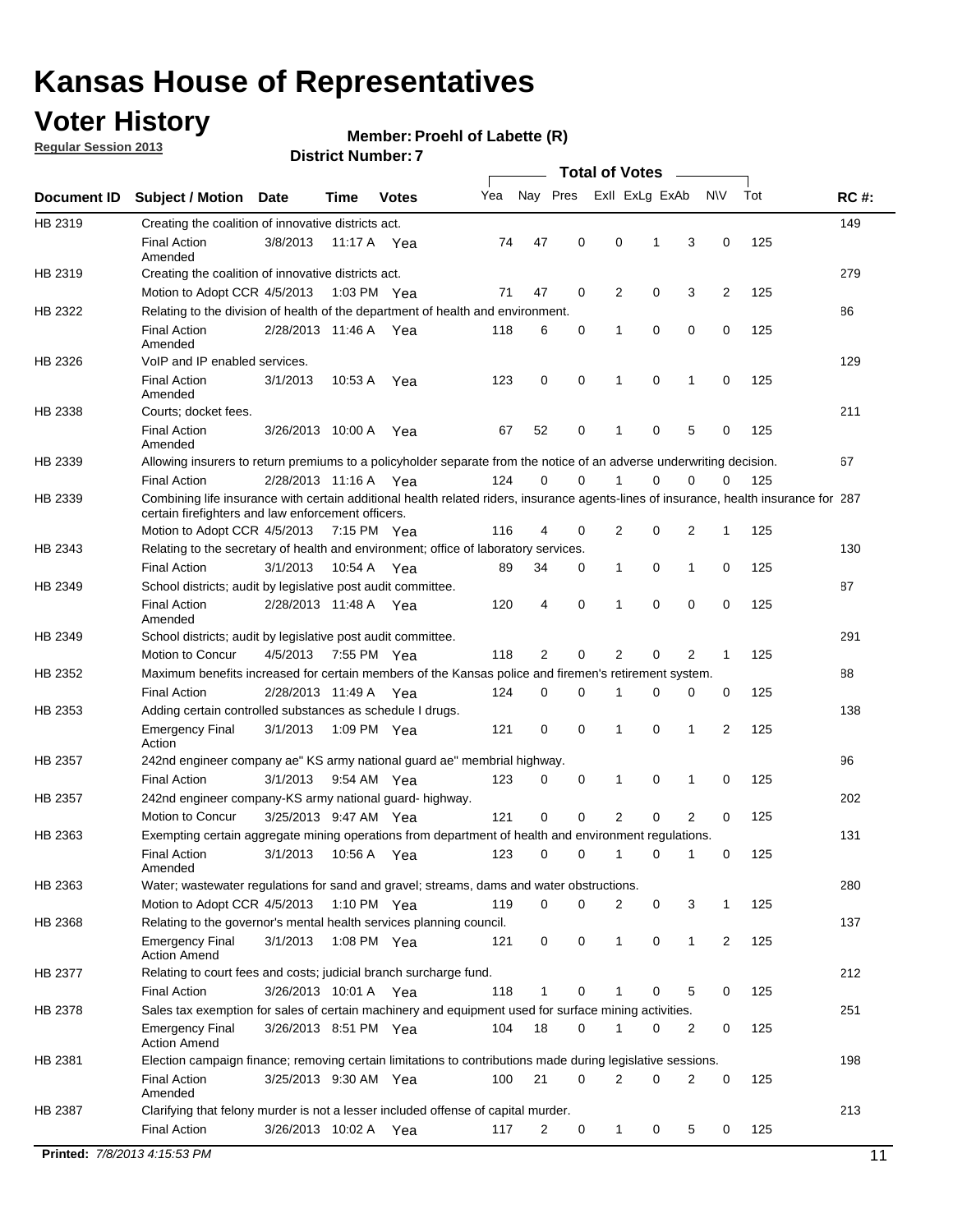## **Voter History**

**Member: Proehl of Labette (R)** 

**Regular Session 2013**

|                    |                                                                                                                                                                                                                                                  | <b>Total of Votes</b><br>$\sim$                                                    |         |              |     |    |             |                |                         |                |           |     |     |
|--------------------|--------------------------------------------------------------------------------------------------------------------------------------------------------------------------------------------------------------------------------------------------|------------------------------------------------------------------------------------|---------|--------------|-----|----|-------------|----------------|-------------------------|----------------|-----------|-----|-----|
| <b>Document ID</b> | Subject / Motion Date                                                                                                                                                                                                                            |                                                                                    | Time    | <b>Votes</b> | Yea |    |             |                | Nay Pres Exll ExLg ExAb |                | <b>NV</b> | Tot | RC# |
| HB 2389            | Capital murder; notice of intent to seek the death penalty.                                                                                                                                                                                      |                                                                                    |         |              |     |    |             |                |                         |                |           |     | 214 |
|                    | <b>Final Action</b>                                                                                                                                                                                                                              | 3/26/2013 10:03 A                                                                  |         | Yea          | 118 | 1  | 0           | 1              | 0                       | 5              | 0         | 125 |     |
| HB 2391            | School finance; amount of tax levy authorized to finance ancillary school facilities.                                                                                                                                                            |                                                                                    |         |              |     |    |             |                |                         |                |           |     | 237 |
|                    | <b>Emergency Final</b><br><b>Action Amend</b>                                                                                                                                                                                                    | 3/26/2013 8:30 PM Yea                                                              |         |              | 64  | 57 | 0           | 1              | 0                       | $\overline{2}$ | 1         | 125 |     |
| HB 2391            | Senate Substitute for HB 2391 by Committee on Ways and Means - Creating the joint committee on uniform educational<br>standards oversight.                                                                                                       |                                                                                    |         |              |     |    |             |                |                         |                |           |     | 321 |
|                    | Sub Motion to Concur 6/1/2013                                                                                                                                                                                                                    |                                                                                    | 10:06 P | Nav          | 55  | 58 | 0           |                | 0<br>0                  | 6              | 6         | 125 |     |
| HB 2396            | Allowing the secretary of administration to identify state owned real property as surplus property and establishing an appeals 253<br>process of such identification; also amending procedures for the disposition of state surplus real estate. |                                                                                    |         |              |     |    |             |                |                         |                |           |     |     |
|                    | <b>Emergency Final</b><br><b>Action Amend</b>                                                                                                                                                                                                    | 3/26/2013 8:53 PM Yea                                                              |         |              | 122 | 0  | $\Omega$    |                | $\Omega$                | 2              | 0         | 125 |     |
| HB 2403            | Issuing \$1,500,000,000 of pension obligation bonds to finance a portion of the unfunded actuarial liability of KPERS.                                                                                                                           |                                                                                    |         |              |     |    |             |                |                         |                |           |     | 236 |
|                    | <b>Final Action</b><br>Amended                                                                                                                                                                                                                   | 3/26/2013 8:29 PM Yea                                                              |         |              | 73  | 49 | $\Omega$    | 1              | 0                       | 2              | 0         | 125 |     |
| <b>HCR 5014</b>    | Urging approval of the Presidential Permit application allowing the construction and operation of the TransCanada Keystone<br>XL Pipeline.                                                                                                       |                                                                                    |         |              |     |    |             |                |                         |                |           |     | 215 |
|                    | <b>Final Action</b>                                                                                                                                                                                                                              | 3/26/2013 10:05 A                                                                  |         | Yea          | 108 | 11 | 0           | 1              | 0                       | 5              | 0         | 125 |     |
| HR 6004            | Rules of House of Representatives, permanent rules of the 2013-2014 biennium.                                                                                                                                                                    |                                                                                    |         |              |     |    |             |                |                         |                |           |     | 4   |
|                    | <b>Final Action</b><br>Amended                                                                                                                                                                                                                   | 1/28/2013 11:09 A Yea                                                              |         |              | 82  | 40 | $\Omega$    | 0              | 0                       | 3              | $\Omega$  | 125 |     |
| SB 1               | Legislative Post Audit; periodic audits of the State treasurer and the pooled money investment board.                                                                                                                                            |                                                                                    |         |              |     |    |             |                |                         |                |           |     | 216 |
|                    | <b>Final Action</b><br>Amended                                                                                                                                                                                                                   | 3/26/2013 10:06 A                                                                  |         | Yea          | 118 | 1  | 0           | 1              | 0                       | 5              | 0         | 125 |     |
| SB 16              | Kansas racketeer influenced and corrupt organization act, criminal street gangs.                                                                                                                                                                 |                                                                                    |         |              |     |    |             |                |                         |                |           |     | 217 |
|                    | <b>Final Action</b><br>Amended                                                                                                                                                                                                                   | 3/26/2013 10:12 A                                                                  |         | Yea          | 74  | 45 | 0           | 1              | 0                       | 5              | 0         | 125 |     |
| SB 20              | Civil procedure; temporary restraining orders and poverty affidavits.                                                                                                                                                                            |                                                                                    |         |              |     |    |             |                |                         |                |           |     | 190 |
|                    | <b>Final Action</b><br>Amended                                                                                                                                                                                                                   | 3/22/2013 11:15 A                                                                  |         | Yea          | 119 | 0  | 0           | 2              | 0                       | 3              | 1         | 125 |     |
| <b>SB 20</b>       | Civil procedure; temporary restraining orders and poverty affidavits.                                                                                                                                                                            |                                                                                    |         |              |     |    |             |                |                         |                |           |     | 304 |
|                    |                                                                                                                                                                                                                                                  | 125<br>Motion to adopt CCR 5/9/2013<br>2:21 PM Yea<br>119<br>1<br>0<br>0<br>4<br>0 |         |              |     |    |             |                |                         |                |           |     |     |
| SB 21              | Firearms; criminal possession of a firearm; expungement; personal and family protection act.                                                                                                                                                     |                                                                                    |         |              |     |    |             |                |                         |                |           |     | 255 |
|                    | <b>Emergency Final</b><br>Action                                                                                                                                                                                                                 | 3/26/2013 8:56 PM Yea                                                              |         |              | 119 | 3  | $\Omega$    | 1              | 0                       | $\overline{2}$ | 0         | 125 |     |
| SB 23              |                                                                                                                                                                                                                                                  | Continuation of statewide tax levy for public schools.                             |         |              |     |    |             |                |                         |                |           |     | 243 |
|                    | <b>Emergency Final</b><br><b>Action Amend</b>                                                                                                                                                                                                    | 3/26/2013 8:38 PM Yea                                                              |         |              | 122 | 0  | 0           | 1              | 0                       | 2              | 0         | 125 |     |
| SB 23              | School districts; sttewide tax levy for public schools; school finance amendments.                                                                                                                                                               |                                                                                    |         |              |     |    |             |                |                         |                |           |     | 296 |
|                    | Motion to Adopt CCR 4/5/2013                                                                                                                                                                                                                     |                                                                                    |         | 9:32 PM Yea  | 119 | 1  | 0           |                | 2<br>0                  | 2              | 1         | 125 |     |
| <b>SB 24</b>       | Insurance - Risk-based capital requirements for property, casualty and life insurance companies.                                                                                                                                                 |                                                                                    |         |              |     |    |             |                |                         |                |           |     | 204 |
|                    | <b>Final Action</b>                                                                                                                                                                                                                              | 3/26/2013 9:50 AM Yea                                                              |         |              | 119 | 0  | 0           | 1              | 0                       | 5              | 0         | 125 |     |
| <b>SB 25</b>       | Insurance-Risk-based capital requirements for health organizations.                                                                                                                                                                              |                                                                                    |         |              |     |    |             |                |                         |                |           |     | 205 |
|                    | <b>Final Action</b>                                                                                                                                                                                                                              | 3/26/2013 9:51 AM Yea                                                              |         |              | 119 | 0  | 0           | 1              | 0                       | 5              | 0         | 125 |     |
| <b>SB 27</b>       | Eligibility of students under the military service scholarship program act.                                                                                                                                                                      |                                                                                    |         |              |     |    |             |                |                         |                |           |     | 166 |
|                    | <b>Final Action</b><br>Amended                                                                                                                                                                                                                   | 3/19/2013 10:35 A Yea                                                              |         |              | 123 | 0  | 0           | 1              | 0                       | 1              | 0         | 125 |     |
| <b>SB 28</b>       | Authorizing the division of emergency management within the adjutant general's department to accept certain real property.                                                                                                                       |                                                                                    |         |              |     |    |             |                |                         |                |           |     | 184 |
|                    | Final Action                                                                                                                                                                                                                                     | 3/21/2013 11:22 A Yea                                                              |         |              | 121 | 0  | $\mathbf 0$ |                | 0<br>$\mathbf{1}$       | 3              | 0         | 125 |     |
| <b>SB 37</b>       | Kansas home inspectors professional competence and financial responsibility act.                                                                                                                                                                 |                                                                                    |         |              |     |    |             |                |                         |                |           |     | 218 |
|                    | <b>Final Action</b>                                                                                                                                                                                                                              | 3/26/2013 10:14 A Yea                                                              |         |              | 102 | 17 | 0           | 1              | 0                       | 5              | 0         | 125 |     |
| SB 51              | Health insurance coverage for bankers association.                                                                                                                                                                                               |                                                                                    |         |              |     |    |             |                |                         |                |           |     | 189 |
|                    | <b>Final Action</b>                                                                                                                                                                                                                              | 3/22/2013 11:14 A Yea                                                              |         |              | 119 | 0  | 0           | $\overline{c}$ | 0                       | 3              | 1         | 125 |     |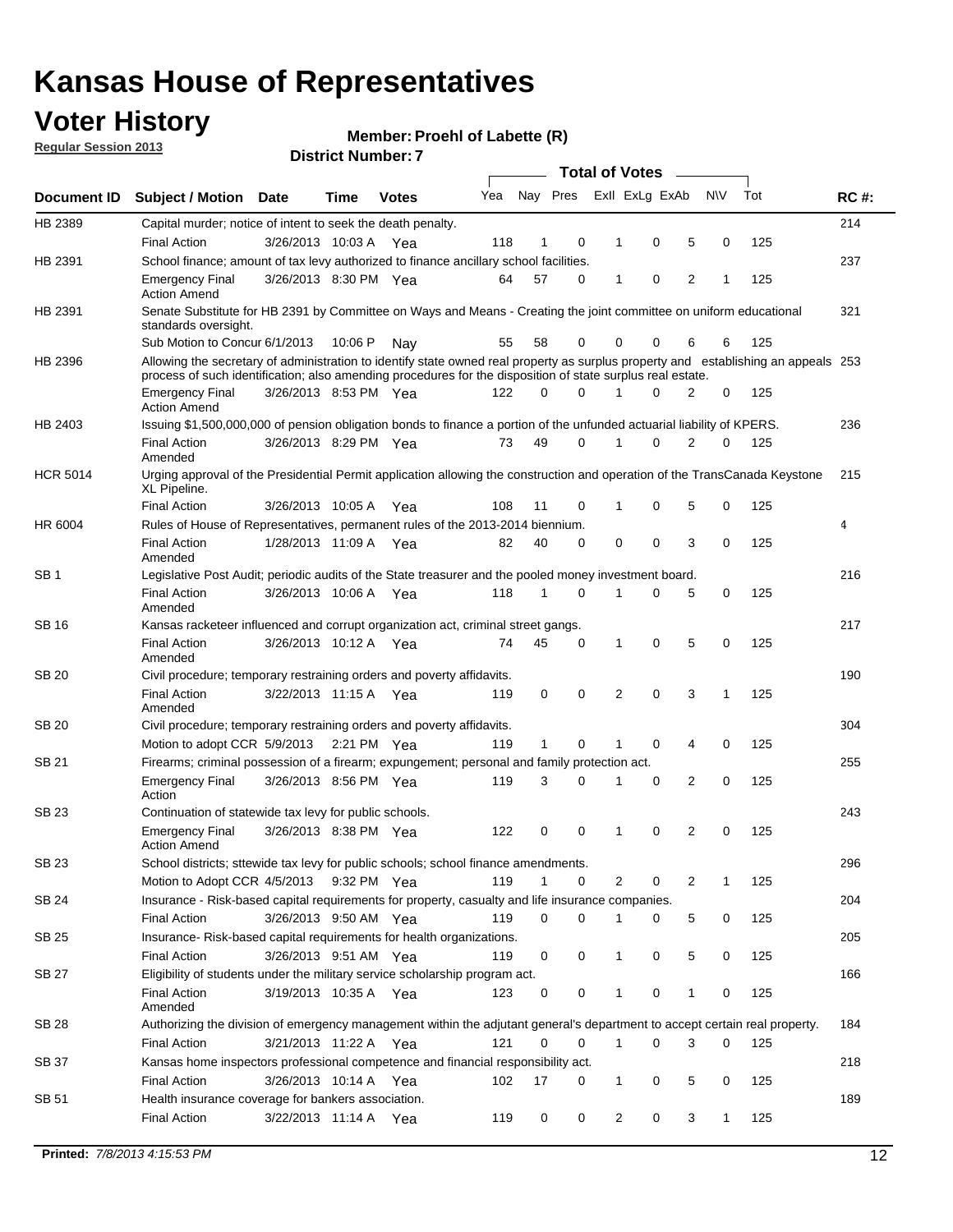## **Voter History**

**Member: Proehl of Labette (R)** 

**Regular Session 2013**

| Document ID  | <b>Subject / Motion Date</b>                                                                                                                                                                                                                                                                                                                                            |                       | Time        | <b>Votes</b> | Yea | Nay Pres |             | Exll ExLg ExAb |   |                | <b>NV</b>    | Tot | <b>RC#:</b> |
|--------------|-------------------------------------------------------------------------------------------------------------------------------------------------------------------------------------------------------------------------------------------------------------------------------------------------------------------------------------------------------------------------|-----------------------|-------------|--------------|-----|----------|-------------|----------------|---|----------------|--------------|-----|-------------|
| SB 52        | Mortgage interest rate cap increase.                                                                                                                                                                                                                                                                                                                                    |                       |             |              |     |          |             |                |   |                |              |     | 238         |
|              | <b>Emergency Final</b><br>Action                                                                                                                                                                                                                                                                                                                                        | 3/26/2013 8:32 PM Yea |             |              | 120 | 2        | 0           | 1              | 0 | 2              | 0            | 125 |             |
| SB 56        | Transferring the recognition of county fair associations from the secretary of agriculture to the board of county<br>commissioners.                                                                                                                                                                                                                                     |                       |             |              |     |          |             |                |   |                |              |     | 191         |
|              | <b>Final Action</b><br>Amended                                                                                                                                                                                                                                                                                                                                          | 3/22/2013 11:21 A     |             | Yea          | 119 | 0        | 0           | 2              | 0 | 3              |              | 125 |             |
| <b>SB 57</b> | Substitute for SB 57 by Committee on Agriculture - Agriculture; powers and duties of the department of agriculture relating to                                                                                                                                                                                                                                          |                       |             |              |     |          |             |                |   |                |              |     | 192         |
|              | poultry improvement plan and domesticated deer.<br>Final Action Sub Bill 3/22/2013 11:24 A Yea<br>Amended                                                                                                                                                                                                                                                               |                       |             |              | 79  | 40       | 0           | 2              | 0 | 3              | -1           | 125 |             |
| <b>SB 57</b> | Substitute for SB 57 by Committee on Agriculture - Agriculture; powers and duties of the department of agriculture relating to<br>poultry improvement plan, stockyards and domesticated deer.                                                                                                                                                                           |                       |             |              |     |          |             |                |   |                |              |     | 262         |
|              | Motion to adopt CCR 4/4/2013                                                                                                                                                                                                                                                                                                                                            |                       | 2:18 PM Yea |              | 80  | 42       | 0           | 1              | 0 | 2              | 0            | 125 |             |
| SB 58        | Sentencing for unlawful manufacturing of controlled substances.                                                                                                                                                                                                                                                                                                         |                       |             |              |     |          |             |                |   |                |              |     | 219         |
|              | <b>Final Action</b>                                                                                                                                                                                                                                                                                                                                                     | 3/26/2013 10:15 A     |             | Yea          | 119 | 0        | $\mathbf 0$ | 1              | 0 | 5              | 0            | 125 |             |
| SB 59        | Attorney general; reward for information.                                                                                                                                                                                                                                                                                                                               |                       |             |              |     |          |             |                |   |                |              |     | 193         |
|              | <b>Final Action</b>                                                                                                                                                                                                                                                                                                                                                     | 3/22/2013 11:25 A     |             | Yea          | 119 | 0        | $\mathbf 0$ | $\overline{2}$ | 0 | 3              | $\mathbf{1}$ | 125 |             |
| SB 62        | Making gas pipeline safety terminology consistent with federal regulations.                                                                                                                                                                                                                                                                                             |                       |             |              |     |          |             |                |   |                |              |     | 163         |
|              | <b>Final Action</b>                                                                                                                                                                                                                                                                                                                                                     | 3/19/2013 10:32 A     |             | Yea          | 123 | 0        | 0           | 1              | 0 | 1              | 0            | 125 |             |
| SB 63        | Elections; voting crimes, penalties and prosecution.                                                                                                                                                                                                                                                                                                                    |                       |             |              |     |          |             |                |   |                |              |     | 246         |
|              | <b>Emergency Final</b><br><b>Action Amend</b>                                                                                                                                                                                                                                                                                                                           | 3/26/2013 8:42 PM Nay |             |              | 69  | 53       | $\mathbf 0$ | 1              | 0 | $\overline{2}$ | 0            | 125 |             |
| SB 68        | Driver's license examinations; locations.                                                                                                                                                                                                                                                                                                                               |                       |             |              |     |          |             |                |   |                |              |     | 220         |
|              | <b>Final Action</b>                                                                                                                                                                                                                                                                                                                                                     | 3/26/2013 10:16 A     |             | Yea          | 116 | 3        | 0           | 1              | 0 | 5              | 0            | 125 |             |
| SB 69        | Motor vehicles; vehicle registration and license plates.                                                                                                                                                                                                                                                                                                                |                       |             |              |     |          |             |                |   |                |              |     | 167         |
|              | <b>Final Action</b>                                                                                                                                                                                                                                                                                                                                                     | 3/19/2013 10:37 A     |             | Yea          | 117 | 6        | 0           | 1              | 0 | 1              | 0            | 125 |             |
| SB 74        | Prison-made goods act; prohibiting prisoner production of manufactured or modular homes.                                                                                                                                                                                                                                                                                |                       |             |              |     |          |             |                |   |                |              |     | 221         |
|              | <b>Final Action</b>                                                                                                                                                                                                                                                                                                                                                     | 3/26/2013 10:19 A     |             | Yea          | 87  | 32       | 0           | 1              | 0 | 5              | 0            | 125 |             |
| SB 75        | Record requirements and civil penalties relating to sales of plastic bulk merchandise containers.                                                                                                                                                                                                                                                                       |                       |             |              |     |          |             |                |   |                |              |     | 222         |
|              | <b>Final Action</b>                                                                                                                                                                                                                                                                                                                                                     | 3/26/2013 10:21 A     |             | Yea          | 101 | 18       | 0           | 1              | 0 | 5              | 0            | 125 |             |
| SB 81        | Open records; requests for criminal justice information; restriction of certain officials' information from publicly accessible<br>records.                                                                                                                                                                                                                             |                       |             |              |     |          |             |                |   |                |              |     | 194         |
|              | <b>Final Action</b><br>Amended                                                                                                                                                                                                                                                                                                                                          | 3/22/2013 11:27 A     |             | Yea          | 119 | 0        | 0           | 2              | 0 | 3              | 1            | 125 |             |
| SB 83        | House Substitute for SB 83 by Committee on Taxation - Income tax deductions and modifications; severance tax; sales tax;<br>delinquent tax liabilities.                                                                                                                                                                                                                 |                       |             |              |     |          |             |                |   |                |              |     | 187         |
|              | Final Action Sub Bill 3/21/2013 11:30 A Yea                                                                                                                                                                                                                                                                                                                             |                       |             |              | 96  | 25       | 0           | 1              | 0 | 3              | 0            | 125 |             |
| SB 83        | House Substitute for SB 83 by Committee on Taxation--Income tax deductions and modifications; severance tax; sales tax and 260<br>compensating use tax, preseumptions relating to nexus; property tax, exemptions, new automobile manufacturinge property;<br>taxation of watercraft; leased commercial and industrial property appeals; correction of clerical errors. |                       |             |              |     |          |             |                |   |                |              |     |             |
|              | Motion to adopt CCR 4/3/2013                                                                                                                                                                                                                                                                                                                                            |                       | 10:35 A Yea |              | 104 | 15       | $\Omega$    | $\mathbf{1}$   | 0 | 3              | 2            | 125 |             |
| SB 84        | House Substitute for SB 84 by Committee on Taxation - Reduction to state income tax rates based on selected actual state<br>general fund receipts computations; distribution of revenues from sales and compensating use tax; reduction of<br>Final Action Sub Bill 3/21/2013 11:34 A Yea                                                                               |                       |             |              |     |          | $\Omega$    |                | 0 |                |              |     | 188         |
| SB 84        | Amended                                                                                                                                                                                                                                                                                                                                                                 |                       |             |              | 82  | 39       |             |                |   | 3              | $\Omega$     | 125 |             |
|              | House Substitute for SB 84 -- Reduction to state income tax rates based on selected actual state general fund receipts<br>computations; reduction of itemized deductions.<br>Motion to adopt CCR 5/28/2013 2:32 PM Yea                                                                                                                                                  |                       |             |              | 42  | 71       | 0           |                | 0 | 9              | 2            | 125 | 317         |
| SB 84        | House Substitute for SB 84 -- Reduction to state income tax rates based on selected actual state general fund receipts                                                                                                                                                                                                                                                  |                       |             |              |     |          |             |                |   |                |              |     | 319         |
|              | computations; reduction of itemized deductions.<br>Motion to adopt CCR 5/30/2013 9:14 PM Nay                                                                                                                                                                                                                                                                            |                       |             |              | 18  | 94       | 0           | 1              | 0 | 9              | 3            | 125 |             |
| SB 85        | Motor vehicle insurance; providing proof of insurance by cellular phone or portable electronic device.                                                                                                                                                                                                                                                                  |                       |             |              |     |          |             |                |   |                |              |     | 175         |
|              | <b>Final Action</b>                                                                                                                                                                                                                                                                                                                                                     | 3/20/2013 10:25 A Yea |             |              | 123 | 0        | 0           |                | 0 | 1              | 0            | 125 |             |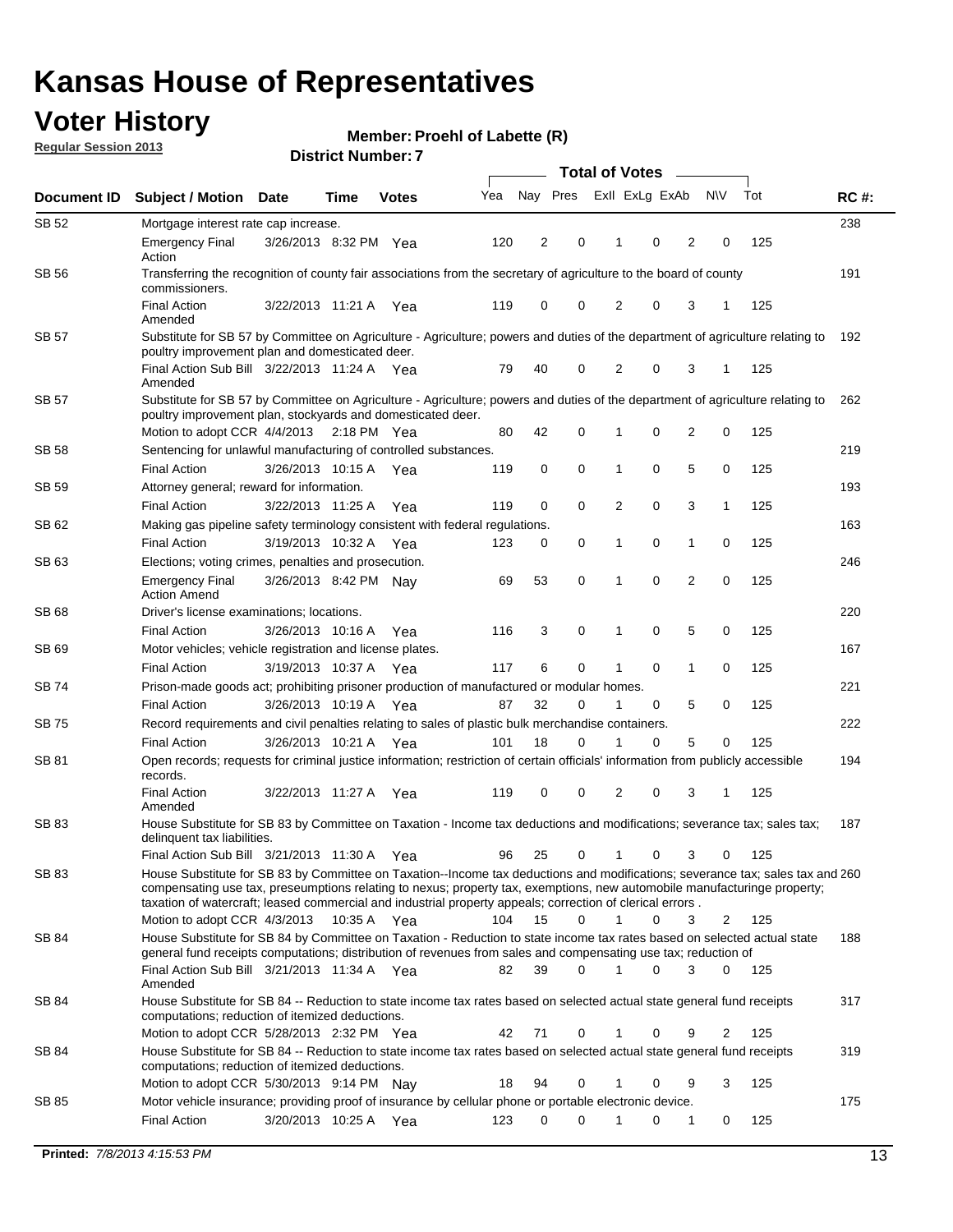## **Voter History**

**Member: Proehl of Labette (R)** 

**Regular Session 2013**

| Document ID   |                                                                                                       |                       |         |              |     | <b>Total of Votes</b> |             |                |             |                |              |     |             |  |  |  |  |  |  |
|---------------|-------------------------------------------------------------------------------------------------------|-----------------------|---------|--------------|-----|-----------------------|-------------|----------------|-------------|----------------|--------------|-----|-------------|--|--|--|--|--|--|
|               | <b>Subject / Motion</b>                                                                               | <b>Date</b>           | Time    | <b>Votes</b> | Yea | Nay Pres              |             | Exll ExLg ExAb |             |                | N\V          | Tot | <b>RC#:</b> |  |  |  |  |  |  |
| <b>SB 88</b>  | Increasing the children's advocacy center assessment fee.                                             |                       |         |              |     |                       |             |                |             |                |              |     | 223         |  |  |  |  |  |  |
|               | <b>Final Action</b><br>Amended                                                                        | 3/26/2013 10:22 A Yea |         |              | 118 | 1                     | 0           | 1              | 0           | 5              | 0            | 125 |             |  |  |  |  |  |  |
| SB 96         | Motor vehicles; counties with multiple registration facilities; additional registration fee.          |                       |         |              |     |                       |             |                |             |                |              |     | 224         |  |  |  |  |  |  |
|               | <b>Final Action</b><br>Amended                                                                        | 3/26/2013 10:24 A Yea |         |              | 106 | 12                    | 0           | 1              | 0           | 5              | 1            | 125 |             |  |  |  |  |  |  |
| SB 96         | Additional motor vehicle registration fees.                                                           |                       |         |              |     |                       |             |                |             |                |              |     | 263         |  |  |  |  |  |  |
|               | Motion to adopt CCR 4/4/2013 2:21 PM Yea                                                              |                       |         |              | 114 | 8                     | $\mathbf 0$ | 1              | 0           | 2              | 0            | 125 |             |  |  |  |  |  |  |
| SB 102        | Requiring the state treasurer to provide a list of daily deposits to the secretary of administration. |                       |         |              |     |                       |             |                |             |                |              |     | 195         |  |  |  |  |  |  |
|               | <b>Final Action</b><br>Amended                                                                        | 3/22/2013 11:28 A Yea |         |              | 119 | $\mathbf 0$           | $\Omega$    | 2              | 0           | 3              | 1            | 125 |             |  |  |  |  |  |  |
| SB 102        | Enacting the second amendment protection act.                                                         |                       |         |              |     |                       |             |                |             | 295            |              |     |             |  |  |  |  |  |  |
|               | Motion to Adopt CCR 4/5/2013                                                                          |                       |         | 9:20 PM Yea  | 96  | 24                    | 0           | 2              | 0           | 2              | 1            | 125 |             |  |  |  |  |  |  |
| SB 111        | Establishing Native American legislative day at the capitol; awarding of high school diplomas.        |                       |         |              |     |                       |             |                |             |                |              |     | 245         |  |  |  |  |  |  |
|               | <b>Emergency Final</b><br><b>Action Amend</b>                                                         | 3/26/2013 8:41 PM Yea |         |              | 122 | 0                     | 0           | 1              | 0           | 2              | 0            | 125 |             |  |  |  |  |  |  |
| <b>SB 113</b> | Credit unions; changes in certain loan limitations.                                                   |                       |         |              |     |                       |             |                |             |                |              |     | 234         |  |  |  |  |  |  |
|               | <b>Emergency Final</b><br>Action                                                                      | 3/26/2013 8:25 PM Yea |         |              | 122 | 0                     | 0           | 1              | 0           | 2              | 0            | 125 |             |  |  |  |  |  |  |
| SB 118        | Relating to law enforcement reporting and investigation of missing persons.                           |                       |         |              |     |                       |             |                |             |                |              |     | 225         |  |  |  |  |  |  |
|               | <b>Final Action</b>                                                                                   | 3/26/2013 10:25 A Yea |         |              | 119 | 0                     | 0           | 1              | 0           | 5              | 0            | 125 |             |  |  |  |  |  |  |
| SB 120        | Enacting the Kansas farmers' market promotion act.                                                    |                       |         |              |     |                       |             |                |             |                |              |     | 196         |  |  |  |  |  |  |
|               | <b>Final Action</b><br>Amended                                                                        | 3/22/2013 11:31 A Yea |         |              | 68  | 51                    | 0           | 2              | $\mathbf 0$ | 3              | 1            | 125 |             |  |  |  |  |  |  |
| SB 122        | Kansas administrative procedure act; service of order or notice.                                      |                       |         |              |     |                       |             |                |             |                |              |     | 226         |  |  |  |  |  |  |
|               | <b>Final Action</b><br>Amended                                                                        | 3/26/2013 10:26 A Yea |         |              | 119 | 0                     | $\mathbf 0$ | 1              | $\mathbf 0$ | 5              | 0            | 125 |             |  |  |  |  |  |  |
| SB 122        | Elections; unauthorized voting disclosures.                                                           |                       |         |              |     |                       |             |                |             |                |              | 286 |             |  |  |  |  |  |  |
|               | Motion to Adopt CCR 4/5/2013                                                                          |                       |         | 6:23 PM Yea  | 89  | 31                    | 0           | 2              | 0           | 2              | 1            | 125 |             |  |  |  |  |  |  |
| SB 124        | Amending the Kansas restraint of trade act.                                                           |                       |         |              |     |                       |             |                |             |                |              |     | 227         |  |  |  |  |  |  |
|               | <b>Final Action</b><br>Amended                                                                        | 3/26/2013 10:27 A     |         | Yea          | 116 | $\overline{c}$        | 1           | 1              | $\mathbf 0$ | 5              | 0            | 125 |             |  |  |  |  |  |  |
| SB 124        | Amending the Kansas restraint of trade act.                                                           |                       |         |              |     |                       |             |                |             |                |              | 273 |             |  |  |  |  |  |  |
|               | Motion to Adopt CCR 4/5/2013                                                                          |                       | 11:06 A | Yea          | 97  | 23                    | 0           | 2              | 0           | 2              | $\mathbf{1}$ | 125 |             |  |  |  |  |  |  |
| <b>SB 128</b> | Career technical education incentive program amendments.                                              |                       |         |              |     |                       |             |                |             |                |              |     | 168         |  |  |  |  |  |  |
|               | <b>Final Action</b><br>Amended                                                                        | 3/19/2013 10:39 A     |         | Yea          | 123 | 0                     | 0           | 1              | 0           | 1              | 0            | 125 |             |  |  |  |  |  |  |
| <b>SB 129</b> | Bank commissioner; certain fees and hearing costs.                                                    |                       |         |              |     |                       |             |                |             |                |              |     | 254         |  |  |  |  |  |  |
|               | Emergency Final<br><b>Action Amend</b>                                                                | 3/26/2013 8:55 PM Yea |         |              | 110 | 12                    | 0           | 1              | 0           | 2              | 0            | 125 |             |  |  |  |  |  |  |
| <b>SB 129</b> | Mortgage interest rate cap increase.                                                                  |                       |         |              |     |                       |             |                |             |                |              |     | 272         |  |  |  |  |  |  |
|               | Motion to Adopt CCR 4/5/2013                                                                          |                       | 10:42 A | Yea          | 121 | 0                     | 0           | 2              | 0           | $\overline{2}$ | 0            | 125 |             |  |  |  |  |  |  |
| SB 135        | Transferring boiler inspection duties from the department of labor to the state fire marshal.         |                       |         |              |     |                       |             |                |             |                |              |     | 228         |  |  |  |  |  |  |
|               | <b>Final Action</b>                                                                                   | 3/26/2013 10:28 A Yea |         |              | 114 | 5                     | 0           | 1              | 0           | 5              | 0            | 125 |             |  |  |  |  |  |  |
| SB 136        | Providing veterans designation on driver's licenses and nondriver identification cards.               |                       |         |              |     |                       |             |                |             |                |              |     | 244         |  |  |  |  |  |  |
|               | Emergency Final<br><b>Action Amend</b>                                                                | 3/26/2013 8:39 PM Yea |         |              | 119 | 3                     | 0           | 1              | 0           | 2              | 0            | 125 |             |  |  |  |  |  |  |
| SB 139        | Kansas money transmitter act.                                                                         |                       |         |              |     |                       |             |                |             |                |              |     | 229         |  |  |  |  |  |  |
|               | <b>Final Action</b>                                                                                   | 3/26/2013 10:30 A     |         | Yea          | 117 | $\mathbf{1}$          | 1           | 1              | 0           | 5              | 0            | 125 |             |  |  |  |  |  |  |
| SB 142        | Abortion; concerning civil actions related to abortion.                                               |                       |         |              |     |                       |             |                |             |                |              |     | 241         |  |  |  |  |  |  |
|               | <b>Emergency Final</b><br>Action                                                                      | 3/26/2013 8:36 PM Yea |         |              | 89  | 33                    | 0           | 1              | 0           | 2              | 0            | 125 |             |  |  |  |  |  |  |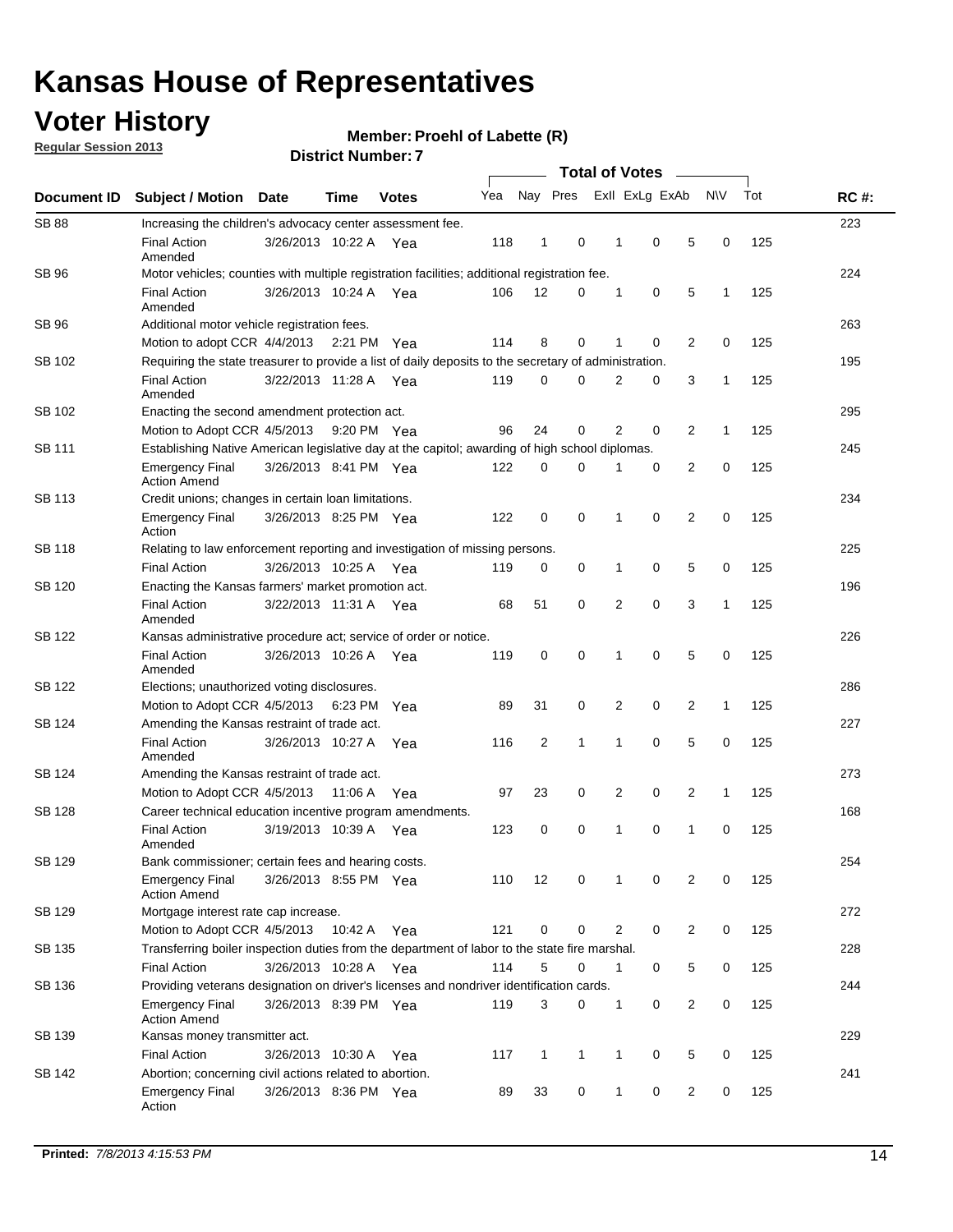## **Voter History**

**Member: Proehl of Labette (R)** 

**Regular Session 2013**

| Document ID     |                                                                                                                                                                          |                                                                                                                                                                                                       |      |                       | <b>Total of Votes</b> |          |   |                |   |   |           |     |             |  |  |  |  |  |  |
|-----------------|--------------------------------------------------------------------------------------------------------------------------------------------------------------------------|-------------------------------------------------------------------------------------------------------------------------------------------------------------------------------------------------------|------|-----------------------|-----------------------|----------|---|----------------|---|---|-----------|-----|-------------|--|--|--|--|--|--|
|                 | <b>Subject / Motion Date</b>                                                                                                                                             |                                                                                                                                                                                                       | Time | <b>Votes</b>          | Yea                   | Nay Pres |   | Exll ExLg ExAb |   |   | <b>NV</b> | Tot | <b>RC#:</b> |  |  |  |  |  |  |
| SB 149          | Drug screening for recipients of cash assistance and unemployment benefits.                                                                                              |                                                                                                                                                                                                       |      |                       |                       |          |   |                |   |   |           |     | 239         |  |  |  |  |  |  |
|                 | <b>Emergency Final</b><br><b>Action Amend</b>                                                                                                                            | 3/26/2013 8:33 PM Yea                                                                                                                                                                                 |      |                       | 106                   | 16       | 0 | 1              | 0 | 2 | 0         | 125 |             |  |  |  |  |  |  |
| SB 164          | Relating to the director of vehicles regulating providers of motor vehicle functions.                                                                                    |                                                                                                                                                                                                       |      |                       |                       |          |   |                |   |   |           |     | 247         |  |  |  |  |  |  |
|                 | <b>Emergency Final</b><br><b>Action Amend</b>                                                                                                                            | 3/26/2013 8:43 PM Yea                                                                                                                                                                                 |      |                       | 117                   | 5        | 0 | $\mathbf{1}$   | 0 | 2 | 0         | 125 |             |  |  |  |  |  |  |
| SB 164          |                                                                                                                                                                          | Relating to the director of vehicles regulating providers of motor vehicle functions.                                                                                                                 |      |                       |                       |          |   |                |   |   |           | 268 |             |  |  |  |  |  |  |
|                 | Motion to adopt CCR 4/4/2013 5:32 PM Yea                                                                                                                                 |                                                                                                                                                                                                       |      |                       | 111                   | 9        | 0 | $\mathbf{1}$   | 0 | 2 | 2         | 125 |             |  |  |  |  |  |  |
| SB 166          | Insurers supervision, rehabilitation and liquidation act; derivatives.                                                                                                   |                                                                                                                                                                                                       |      |                       |                       |          |   |                |   |   |           |     | 206         |  |  |  |  |  |  |
|                 | <b>Final Action</b>                                                                                                                                                      | 3/26/2013 9:52 AM Yea                                                                                                                                                                                 |      |                       | 119                   | 0        | 0 | $\mathbf 1$    | 0 | 5 | 0         | 125 |             |  |  |  |  |  |  |
| SB 168          | Limiting nuisance actions against certain agricultural activities.                                                                                                       |                                                                                                                                                                                                       |      |                       |                       |          |   |                |   |   |           |     | 169         |  |  |  |  |  |  |
|                 | <b>Final Action</b><br>Amended                                                                                                                                           | 3/19/2013 10:40 A Yea                                                                                                                                                                                 |      |                       | 111                   | 12       | 0 | 1              | 0 | 1 | 0         | 125 |             |  |  |  |  |  |  |
| SB 168          | Limiting nuisance actions against certain agricultural activities.                                                                                                       |                                                                                                                                                                                                       |      |                       |                       |          |   |                |   |   |           |     | 264         |  |  |  |  |  |  |
|                 | Motion to adopt CCR 4/4/2013                                                                                                                                             |                                                                                                                                                                                                       |      | $2:30 \text{ PM}$ Yea | 110                   | 12       | 0 | 1              | 0 | 2 | 0         | 125 |             |  |  |  |  |  |  |
| SB 171          | School districts; amendments to Kansas uniform financial accounting and reporting act.                                                                                   |                                                                                                                                                                                                       |      |                       |                       |          |   |                |   |   |           |     | 248         |  |  |  |  |  |  |
|                 | <b>Emergency Final</b><br><b>Action Amend</b>                                                                                                                            | 3/26/2013 8:44 PM Yea                                                                                                                                                                                 |      |                       | 122                   | 0        | 0 | 1              | 0 | 2 | 0         | 125 |             |  |  |  |  |  |  |
| SB 171          | School districts; amendments to Kansas uniform financial accounting and reporting act.                                                                                   |                                                                                                                                                                                                       |      |                       |                       |          |   |                |   |   |           |     | 285         |  |  |  |  |  |  |
|                 | Motion to Adopt CCR 4/5/2013 6:19 PM Nav                                                                                                                                 |                                                                                                                                                                                                       |      |                       | 63                    | 57       | 0 | 2              | 0 | 2 | 1         | 125 |             |  |  |  |  |  |  |
| SB 171          | Appropriations for FY 2013, FY 2014, FY 2015, FY 2016, FY 2017 and FY 2018 for various state agencies; capital<br>improvement projects; claims against the state.        |                                                                                                                                                                                                       |      |                       |                       |          |   |                |   |   |           |     | 320         |  |  |  |  |  |  |
|                 | Motion to adopt CCR 6/1/2013 4:30 PM Yea                                                                                                                                 |                                                                                                                                                                                                       |      |                       | 63                    | 51       | 0 | 0              | 0 | 8 | 3         | 125 |             |  |  |  |  |  |  |
| SB 187          | Establishing the workers compensation and employment security boards nominating committee; administrative law judge<br>appointment; workers compensation appeals board.  |                                                                                                                                                                                                       |      |                       |                       |          |   |                |   |   |           | 242 |             |  |  |  |  |  |  |
|                 | <b>Emergency Final</b><br><b>Action Amend</b>                                                                                                                            | 3/26/2013 8:37 PM Yea                                                                                                                                                                                 |      |                       | 88                    | 34       | 0 | 1              | 0 | 2 | 0         | 125 |             |  |  |  |  |  |  |
| SB 187          |                                                                                                                                                                          | Amending workers compensation law provisions; establishing the workers compensation and employment security boards<br>nominating committee; notice requirements; workplace health and safety program. |      |                       |                       |          |   |                |   |   |           |     |             |  |  |  |  |  |  |
|                 | Motion to Adopt CCR 4/5/2013 11:26 A Yea                                                                                                                                 |                                                                                                                                                                                                       |      |                       | 89                    | 31       | 0 | 2              | 0 | 3 | 0         | 125 |             |  |  |  |  |  |  |
| SB 199          | University of Kansas medical center; midwest center for stem cell therapy.                                                                                               |                                                                                                                                                                                                       |      |                       |                       |          |   |                |   |   |           |     | 235         |  |  |  |  |  |  |
|                 | <b>Emergency Final</b><br><b>Action Amend</b>                                                                                                                            | 3/26/2013 8:26 PM Yea                                                                                                                                                                                 |      |                       | 90                    | 32       | 0 | 1              | 0 | 2 | 0         | 125 |             |  |  |  |  |  |  |
| SB 199          | Health care; stem cell therapy and unused medications.                                                                                                                   |                                                                                                                                                                                                       |      |                       |                       |          |   |                |   |   |           |     | 290         |  |  |  |  |  |  |
|                 | Motion to Adopt CCR 4/5/2013 7:52 PM Yea                                                                                                                                 |                                                                                                                                                                                                       |      |                       | 90                    | 30       | 0 | 2              | 0 | 2 | 1         | 125 |             |  |  |  |  |  |  |
| SB 216          | Allowing a public building commission to acquire land for a municipal university similar to what such commission is currently<br>allowed to do for any state university. |                                                                                                                                                                                                       |      |                       |                       |          |   |                |   |   |           |     | 185         |  |  |  |  |  |  |
|                 | <b>Final Action</b>                                                                                                                                                      | 3/21/2013 11:23 A                                                                                                                                                                                     |      | - Yea                 | 121                   | 0        | 0 | $\mathbf{1}$   | 0 | 3 | 0         | 125 |             |  |  |  |  |  |  |
| SB 246          | Reconciling amendments to certain statutes.                                                                                                                              |                                                                                                                                                                                                       |      |                       |                       |          |   |                |   |   |           |     | 315         |  |  |  |  |  |  |
|                 | <b>Emergency Final</b><br>Action                                                                                                                                         | 5/23/2013 2:14 PM Yea                                                                                                                                                                                 |      |                       | 111                   | 0        | 0 | 1              | 0 | 8 | 5         | 125 |             |  |  |  |  |  |  |
| <b>SCR 1604</b> | Joint rules for the Senate and House of Representatives, 2013-2014.                                                                                                      |                                                                                                                                                                                                       |      |                       |                       |          |   |                |   |   |           |     | 5           |  |  |  |  |  |  |
|                 | <b>Final Action</b><br>Amended                                                                                                                                           | 1/28/2013 11:12 A Yea                                                                                                                                                                                 |      |                       | 81                    | 41       | 0 | 0              | 0 | 3 | 0         | 125 |             |  |  |  |  |  |  |
| <b>SCR 1606</b> | Honoring pregnancy maintenance resource centers.                                                                                                                         |                                                                                                                                                                                                       |      |                       |                       |          |   |                |   |   |           |     | 240         |  |  |  |  |  |  |
|                 | Emergency Final<br>Action                                                                                                                                                | 3/26/2013 8:34 PM Yea                                                                                                                                                                                 |      |                       | 122                   | 0        | 0 | 1              | 0 | 2 | 0         | 125 |             |  |  |  |  |  |  |